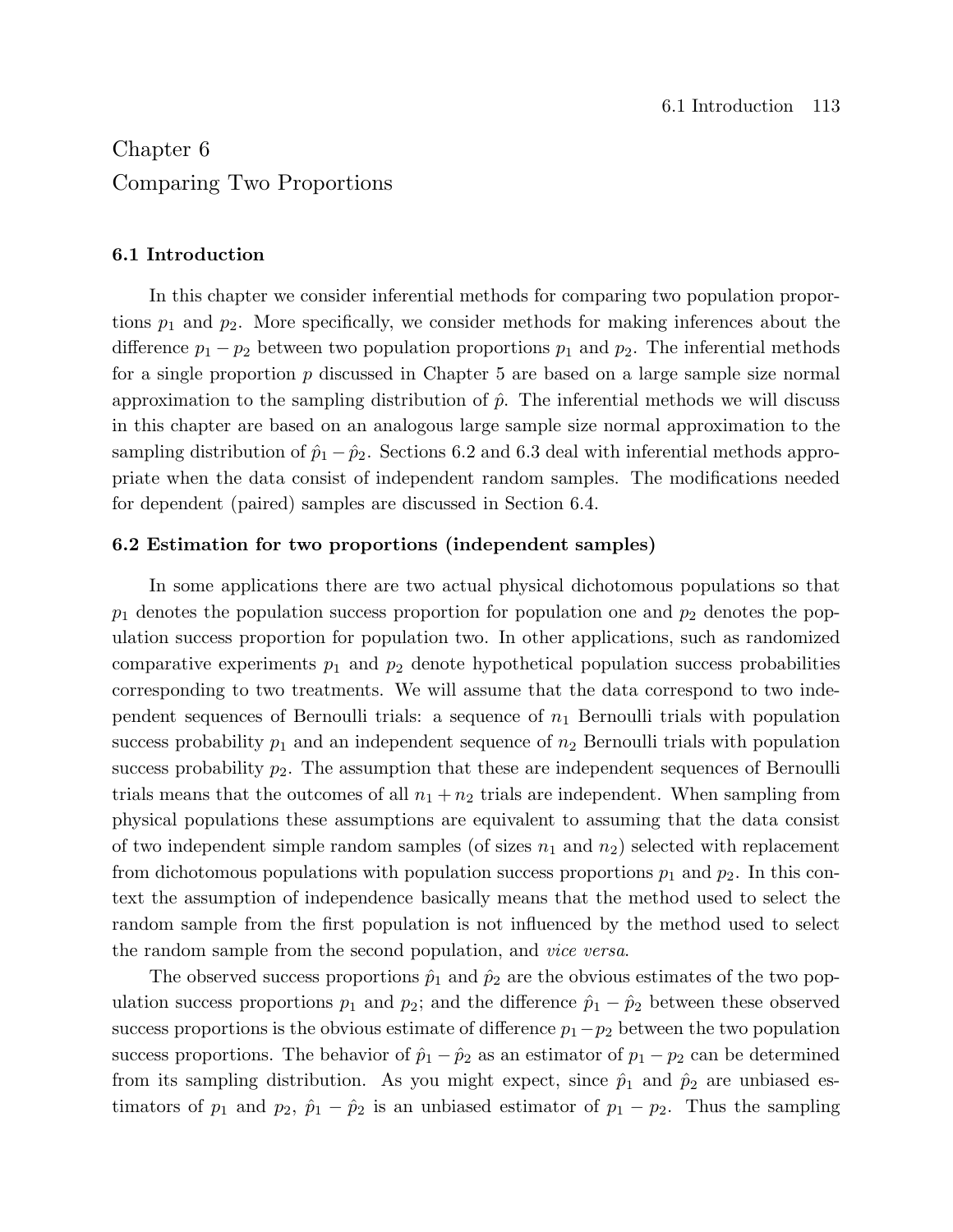#### 114 6.2 Estimation for two proportions (independent samples)

distribution of  $\hat{p}_1 - \hat{p}_2$  has mean equal to  $p_1 - p_2$ . The standard deviation of the sampling distribution of  $\hat{p}_1 - \hat{p}_2$  is the **population standard error** of  $\hat{p}_1 - \hat{p}_2$ 

S.E.
$$
(\hat{p}_1 - \hat{p}_2) = \sqrt{\frac{p_1(1-p_1)}{n_1} + \frac{p_2(1-p_2)}{n_2}}
$$
.

Notice that the population variance var $(\hat{p}_1-\hat{p}_2)$  (the square of S.E. $(\hat{p}_1-\hat{p}_2)$ ) is equal to the sum of the population variance of  $\hat{p}_1$  and the population variance of  $\hat{p}_2$ . This property is a consequence of our assumption that the random samples are independent. This expression for the standard error of the difference between two sample success proportions is not appropriate if the random samples are not independent.

As was the case for the sampling distribution of a single sample proportion, the sampling distribution of  $\hat{p}_1 - \hat{p}_2$  is not the same when  $\hat{p}_1$  and  $\hat{p}_2$  are based on samples selected without replacement as it is when  $\hat{p}_1$  and  $\hat{p}_2$  are based on samples selected with replacement. In both sampling situations, the mean of the sampling distribution of  $\hat{p}_1 - \hat{p}_2$  is  $p_1 - p_2$ . Thus  $\hat{p}_1 - \hat{p}_2$  is an unbiased estimator of  $p_1 - p_2$ , whether the samples are selected with or without replacement. On the other hand, as with a single proportion, the standard error of  $\hat{p}_1 - \hat{p}_2$  is smaller when the samples are selected without replacement. This implies that, strictly speaking, the confidence interval estimates of  $p_1 - p_2$  given below, which are based on the assumption that the samples are selected with replacement, are not appropriate when the samples are selected without replacement. However, if the sizes of the two populations are both very large relative to the sizes of the samples, then, for practical purposes, we can ignore the fact that the samples were selected without replacement. Hence, when we have samples selected without replacement and we know that the populations are very large, it is not unreasonable to compute a confidence interval estimate of  $p_1 - p_2$  as if the samples were selected with replacement.

**Remark.** When  $\hat{p}_1$  and  $\hat{p}_2$  are computed from independent simple random samples of sizes  $n_1$  and  $n_2$  selected without replacement from dichotomous populations of sizes  $N_1$ and  $N_2$ , the population standard error of  $\hat{p}_1 - \hat{p}_2$ 

$$
S.E.(\hat{p}_1 - \hat{p}_2) = \sqrt{f_1 \frac{p_1(1 - p_1)}{n_1} + f_2 \frac{p_2(1 - p_2)}{n_2}},
$$

is smaller than the population standard error for independent samples selected with replacement. In this situation there are two finite population correction factors  $f_1$  =  $(N_1 - n_1)/(N_1 - 1)$  and  $f_2 = (N_2 - n_2)/(N_2 - 1)$  and the effect on the standard erfor is most noticeable when one or both of the  $N's$  is small relative to the corresponding n. If  $N_1$  and  $N_2$  are both very large relative to the respective  $n_1$  and  $n_2$ , then  $f_1 \approx 1$ ,  $f_2 \approx 1$ , and the two standard errors are essentially equal.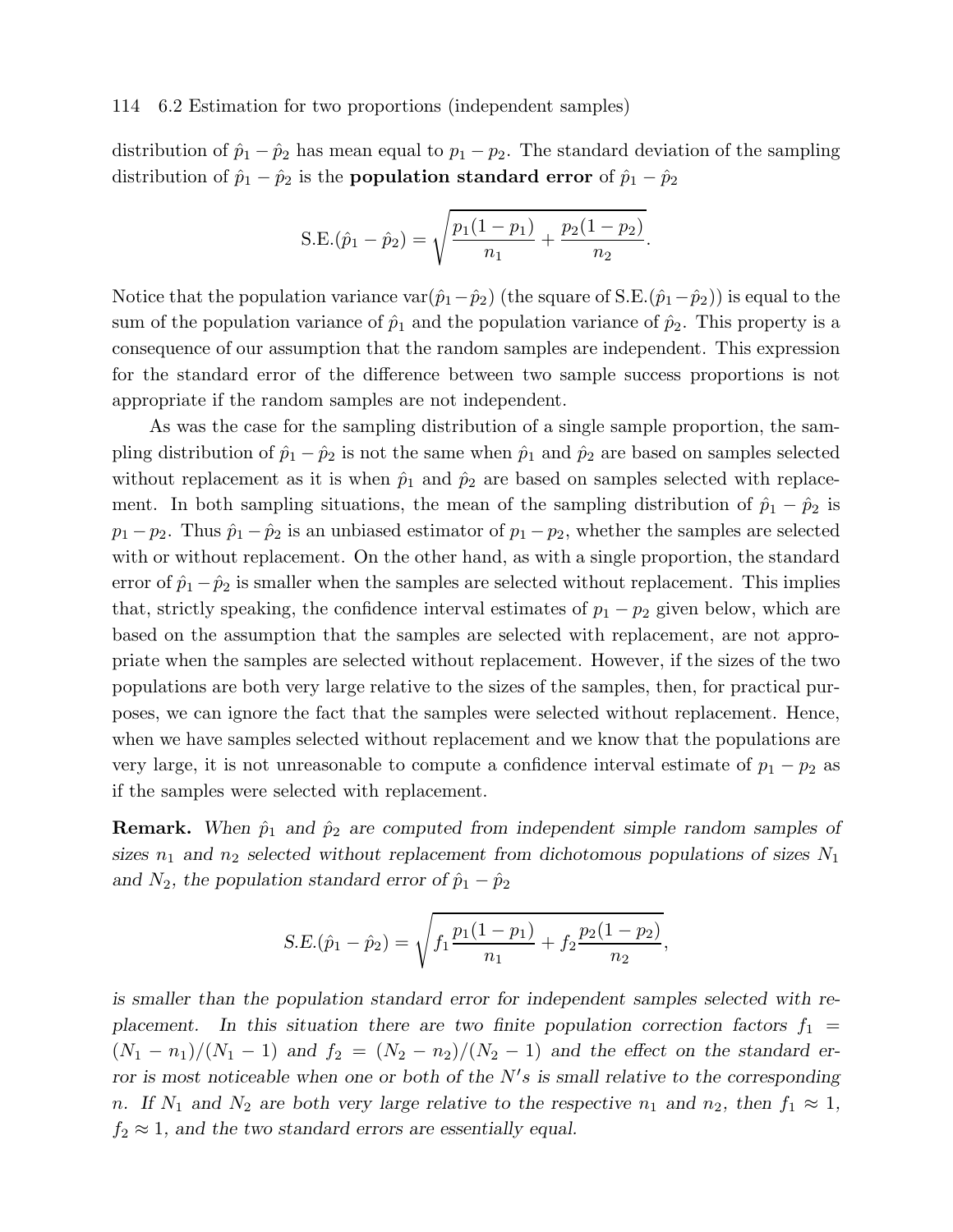We will consider inferential methods based on a large sample size normal approximation to the sampling distribution of  $\hat{p}_1 - \hat{p}_2$ . This normal approximation is analogous to the normal approximation to the sampling distribution of  $\hat{p}$  of Section 5.2. In the present context the normal approximation simply says that, when both  $n_1$  and  $n_2$  are large, the standardized value of  $\hat{p}_1 - \hat{p}_2$ , obtained by subtracting the population difference  $p_1 - p_2$ and dividing by the population standard error of  $\hat{p}_1 - \hat{p}_2$ , behaves in approximate accordance with the standard normal distribution. For completeness, a formal statement of this normal approximation is given below.

The normal approximation to the sampling distribution of  $\hat{\mathbf{p}}_1 - \hat{\mathbf{p}}_2$ . Let  $\hat{p}_1$  denote the observed proportion of successes in a sequence of  $n_1$  Bernoulli trials with success probability  $p_1$  (or equivalently the observed proportion of successes in a simple random sample drawn with replacement from a dichotomous population with population success proportion  $p_1$ ). Let  $\hat{p}_2$  denote the observed proportion of successes in a sequence of  $n_2$ Bernoulli trials with success probability  $p_2$  (or equivalently the observed proportion of successes in a simple random sample drawn with replacement from a dichotomous population with population success proportion  $p_2$ ). Assume that these two sequences of Bernoulli trials (or random samples) are independent. Finally let  $a < b$  be two given constants and

$$
S.E.(\hat{p}_1 - \hat{p}_2) = \sqrt{\frac{p_1(1 - p_1)}{n_1} + \frac{p_2(1 - p_2)}{n_2}}.
$$

If  $n_1$  and  $n_2$  are sufficiently large, then the probability that

$$
\frac{(\hat{p}_1 - \hat{p}_2) - (p_1 - p_2)}{S.E.(\hat{p}_1 - \hat{p}_2)}
$$

is between a and b is approximately equal to the probability that a standard normal variable Z is between a and b. In symbols, using  $\approx$  to denote approximate equality, the conclusion from above is that, for sufficiently large values of  $n_1$  and  $n_2$ ,

$$
P\left(a \leq \frac{(\hat{p}_1 - \hat{p}_2) - (p_1 - p_2)}{S.E.(\hat{p}_1 - \hat{p}_2)} \leq b\right) \approx P(a \leq Z \leq b).
$$

Remark. If the two populations being sampled are very large relative to the sizes of the samples, then, for practical purposes, this normal approximation to the sampling distribution of  $\hat{p}_1 - \hat{p}_2$  may also be applied when  $\hat{p}_1$  and  $\hat{p}_2$  are based on independent simple random samples selected without replacement.

The starting point for using this normal approximation to construct a 95% confidence interval estimate of the difference  $p_1 - p_2$  between the two population success proportions is the approximate probability statement

$$
P\big(|(\hat{p}_1 - \hat{p}_2) - (p_1 - p_2)| \le 1.96 \text{S.E.}(\hat{p}_1 - \hat{p}_2)\big) \approx .95.
$$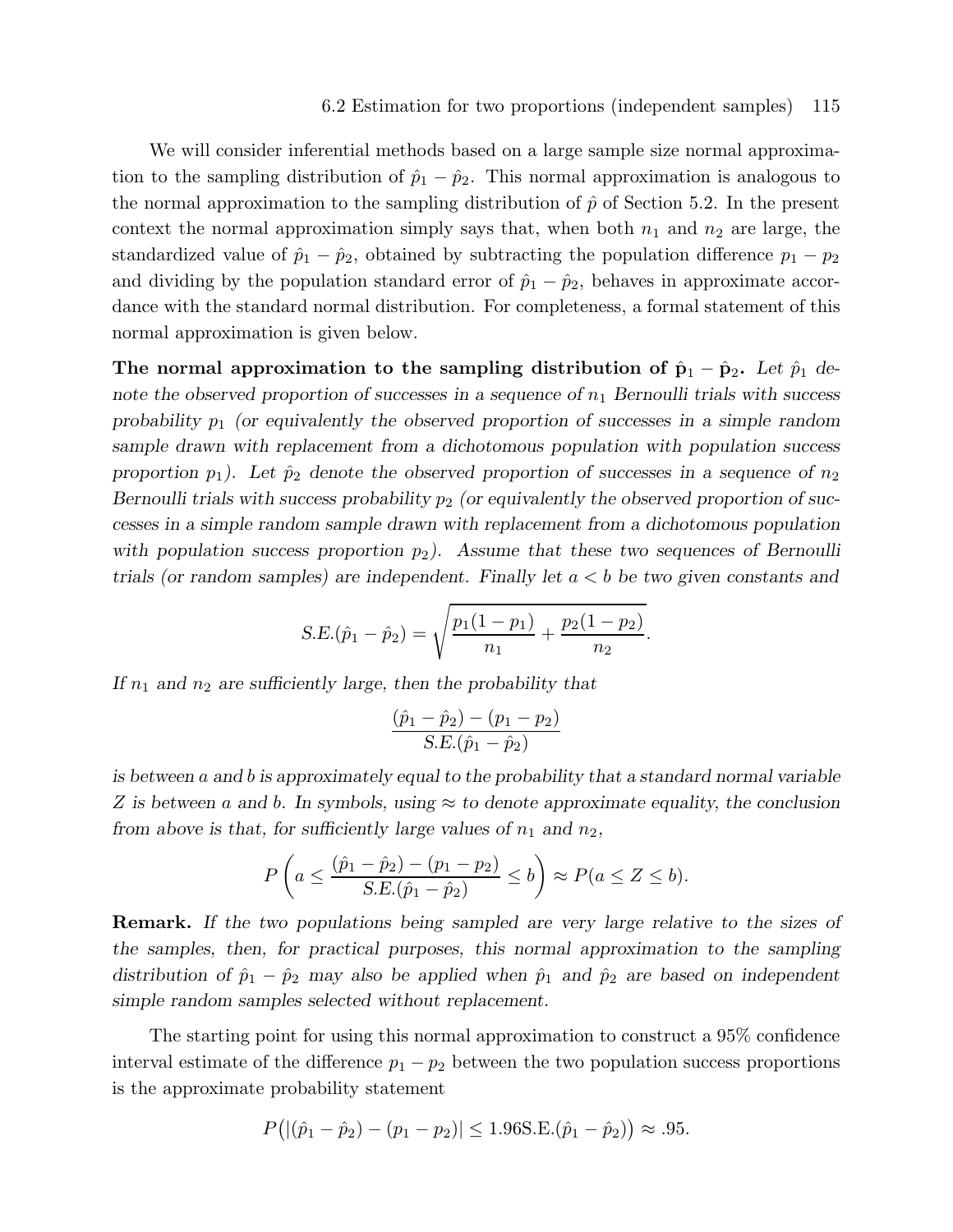#### 116 6.2 Estimation for two proportions (independent samples)

This probability statement indicates that the probability that the actual difference  $p_1 - p_2$ is within 1.96S.E. $(\hat{p}_1 - \hat{p}_2)$  units of the observed difference  $\hat{p}_1 - \hat{p}_2$  is approximately .95. As was the case with the analogous interval for one proportion, this interval is not computable, since it involves the population standard error S.E. $(\hat{p}_1-\hat{p}_2)$  which depends on the unknown parameters  $p_1$  and  $p_2$  and is therefore also unknown.

The method we used to derive the Wilson confidence interval for a single proportion will not work in the present context. Therefore, in the present context we will consider a confidence interval estimate of the difference  $p_1 - p_2$  based on the estimated difference  $\hat{p}_1 - \hat{p}_2$  and the estimated standard error of  $\hat{p}_1 - \hat{p}_2$ 

$$
\widehat{\text{S.E.}}(\hat{p}_1 - \hat{p}_2) = \sqrt{\frac{\hat{p}_1(1-\hat{p}_1)}{n_1} + \frac{\hat{p}_2(1-\hat{p}_2)}{n_2}}.
$$

We will refer to this estimated standard error as the standard error for estimation. The margin of error of  $\hat{p}_1 - \hat{p}_2$  is obtained by multiplying this estimated standard error by a suitable constant k. (Recall that: for a 95% confidence level  $k = 1.96$ , for a 90% confidence level  $k = 1.645$ , and for a 99% confidence level  $k = 2.576$ .) The 95% margin of error of  $\hat{p}_1 - \hat{p}_2$  is

$$
M.E.(\hat{p}_1 - \hat{p}_2) = 1.96 \widehat{S.E.}(\hat{p}_1 - \hat{p}_2)
$$

and the interval from  $(\hat{p}_1 - \hat{p}_2) - M.E.(\hat{p}_1 - \hat{p}_2)$  to  $(\hat{p}_1 - \hat{p}_2) + M.E.(\hat{p}_1 - \hat{p}_2)$  is a 95% confidence interval estimate of the difference  $p_1 - p_2$ . Thus we can claim that we are 95% confident that the difference  $p_1-p_2$  between the population success proportions is between

$$
(\hat{p}_1 - \hat{p}_2) - M.E.(\hat{p}_1 - \hat{p}_2)
$$
 and  $(\hat{p}_1 - \hat{p}_2) + M.E.(\hat{p}_1 - \hat{p}_2)$ .

Recall that it is the estimate  $\hat{p}_1 - \hat{p}_2$  and the margin of error M.E. $(\hat{p}_1 - \hat{p}_2)$  which vary from sample to sample. Therefore, the 95% confidence level applies to the method used to generate the confidence interval estimate.

Example. Rural versus urban voter preferences. Suppose that a polling organization has separate listings of all the registered voters in a large rural district and a large urban district and wishes to compare the proportions of voters in these districts who favor a proposition which is to appear on an upcoming election ballot. Let  $p_1$  denote the proportion of all registered voters in the rural district who favor the proposition at the time of the poll and let  $p_2$  denote the proportion of all registered voters in the urban district who favor the proposition at the time of the poll. (In terms of the box of balls analogy of Chapter 5, we now have two boxes of balls with  $p_1$  denoting the proportion of red balls in box one and  $p_2$  denoting the proportion of red balls in box two.)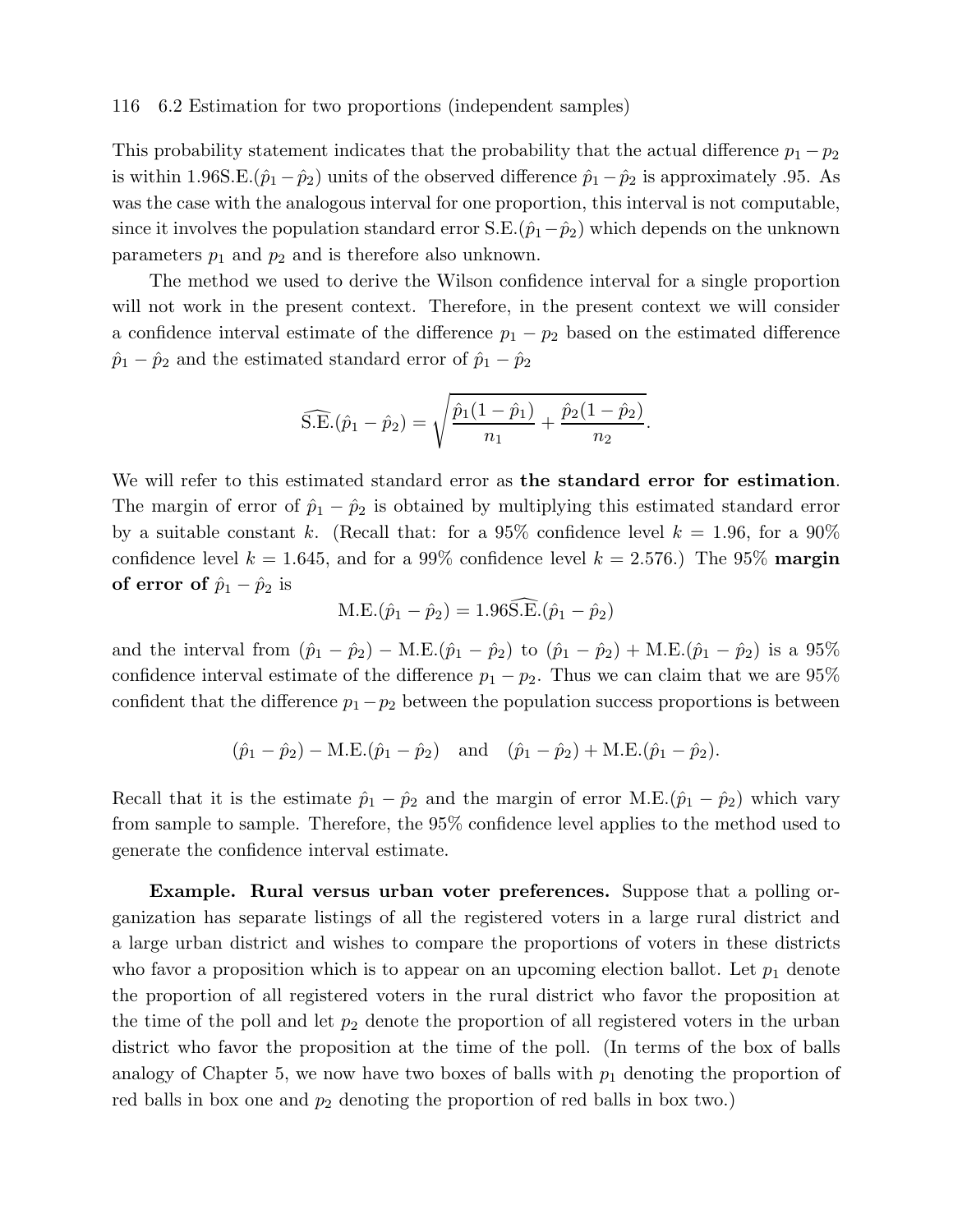#### 6.2 Estimation for two proportions (independent samples) 117

The most obvious way to obtain independent random samples in this scenario is to: (1) randomly generate a set of  $n_1$  labels for the rural district, contact the corresponding voters, and compute the estimate  $\hat{p}_1$  for the voters in the rural district; and, (2) randomly generate a set of  $n_2$  labels for the urban district, contact the corresponding voters, and compute the estimate  $\hat{p}_2$  for the voters in the urban district. (Select a simple random sample of balls from box one and compute  $\hat{p}_1$  and, independently, select a simple random sample of balls from box two and compute  $\hat{p}_2$ .) Assuming that simple random samples are selected (with replacement or from large populations) this method clearly yields independent samples and the confidence interval method described above is valid.

Now suppose that we do not have separate listings of the rural voters and the urban voter but instead have a single listing of all registered voters in a large district which includes both rural and urban voters. In this situation we could randomly generate a set of  $n$  labels for the entire district, contact the corresponding voters, and in addition to determining whether the voter favors the proposition also determine whether the voter lives in a rural or urban area. We could then partition the simple random sample of  $n$  voters into the subsample of  $n_1$  voters who live in a rural area and the subsample of  $n_2$  voters who live in an urban area. (This is like labeling the balls in box one with a one, labeling the balls in box two with a two, then combining the balls in a single box, selecting a simple random sample of n balls from this box, and dividing it to get a sample of  $n_1$  balls from box one and a sample of  $n_2$  balls from box two.) This approach yields independent random samples but, technically (based on the formal definition), these random samples are not simple random samples, since the sample sizes  $n_1$  and  $n_2$  were not selected in advance. Actually this is not a problem, since it is readily verified that the samples can be viewed as independent sequences of Bernoulli trials (exactly if selection is with replacement and approximately if selection is without replacement from a large population and both subpopulations are also large). Therefore, the confidence interval method described above is also valid when this alternate method of forming independent random samples by partitioning a simple random sample is used.

Example. An opinion poll. The purpose of this example is to demonstrate the application of a 95% confidence interval for  $p_1 - p_2$ . To make the numbers more realistic we will use numbers from a *New York Times/CBS* News poll conducted September 9–13, 2005. To place this in context note that hurricane Katrina made landfall on September 1, 2005. Like all such national polls this poll was not based on a simple random sample; it employed a complex random sampling method involving stratification and clustering.

Suppose that a listing of telephone numbers for a well–defined population of adults in the U.S. was used to select a simple random sample of  $n = 1,167$  adults. When asked "Are you white, black, Asian, or some other race?" 877 of these 1,167 adults chose white and 211 chose black. Therefore, we have independent simple random samples of size  $n_1 = 877$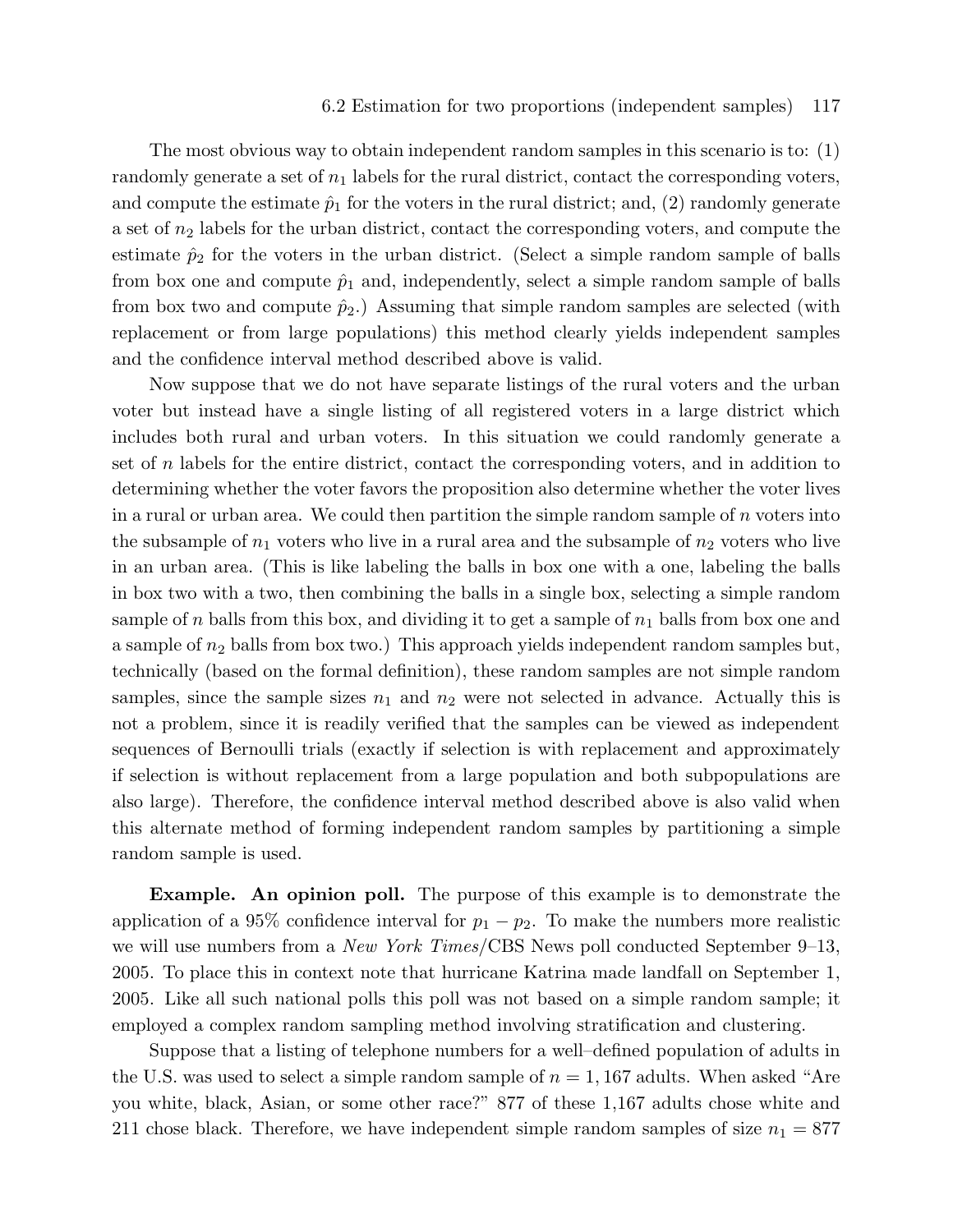#### 118 6.2 Estimation for two proportions (independent samples)

(from the subpopulation of white adults) and  $n_2 = 211$  (from the subpopulation of black adults).

First consider the responses to question 10: "Do you think George W. Bush has the same priorities for the country as you have, or not?" Let  $p_1$  denote the proportion of all white adults in this population who would respond "has the same priorities" and let  $p_2$  denote the proportion of all black adults in this population who would respond "has the same priorities". Of the  $n_1 = 877$  whites 360 responded "has the same priorities" giving  $\hat{p}_1 = .4105$  while 27 of the  $n_2 = 211$  blacks responded "has the same priorities" giving  $\hat{p}_2 = .1280$ . These data clearly suggest that the population proportion  $p_1$  is greater than the population proportion  $p_2$ , since 41.05% of the whites responded "has the same priorities" while only 12.80% of the blacks responded this way. In this situation we are 95% confident that  $p_1 - p_2$  is between .2269 and .3381. Since this entire interval is positive we can conclude that we are 95% confident that the population proportion of whites who would have responded "has the same priorities" if all had been asked exceeds the analogous population proportion for blacks by at least .2269 and perhaps as much as .3381. In other words, we are 95% confident that the percentage of all whites who would have responded "has the same priorities" exceeds the corresponding proportion for blacks by between 22.69 and 33.81 percentage points.

Next consider the responses to question 14: "Do you think Congress has the same priorities for the country as you have, or not?" Let  $p_1$  denote the proportion of all white adults in this population who would respond "has the same priorities" and let  $p_2$  denote the proportion of all black adults in this population who would respond "has the same priorities". Of the  $n_1 = 877$  whites 252 responded "has the same priorities" giving  $\hat{p}_1$  = .2873 while 51 of the  $n_2 = 211$  blacks responded "has the same priorities" giving  $\hat{p}_2 = .2417$ . In this case it is not clear whether the data suggest that the population proportion  $p_1$  is greater than the population proportion  $p_2$ , since the sample proportions are reasonably similar. In this situation we are 95% confident that  $p_1 - p_2$  is between -.0194 and .1107. Since the lower limit of this interval is negative (suggesting  $p_1 < p_2$ ) and the upper limit of this interval is positive (suggesting  $p_1 > p_2$ ) we cannot exclude the possibility that the population proportions  $p_1$  and  $p_2$  are the same.

Finally consider the responses to question 62: "As a result of the recent increase in gas prices, have you cut back on household spending on other things?" Let  $p_1$  denote the proportion of all white adults in this population who would respond yes and let  $p_2$ denote the proportion of all black adults in this population who would respond yes. Of the  $n_1 = 877$  whites 517 responded yes giving  $\hat{p}_1 = .5895$  while 158 of the  $n_2 = 211$  blacks responded yes giving  $\hat{p}_2 = .7588$ . These data clearly suggest that the population proportion  $p_1$  is less than the population proportion  $p_2$ , since only 58.95% of the whites responded yes while 75.88% of the blacks responded yes. In this situation we are 95% confident that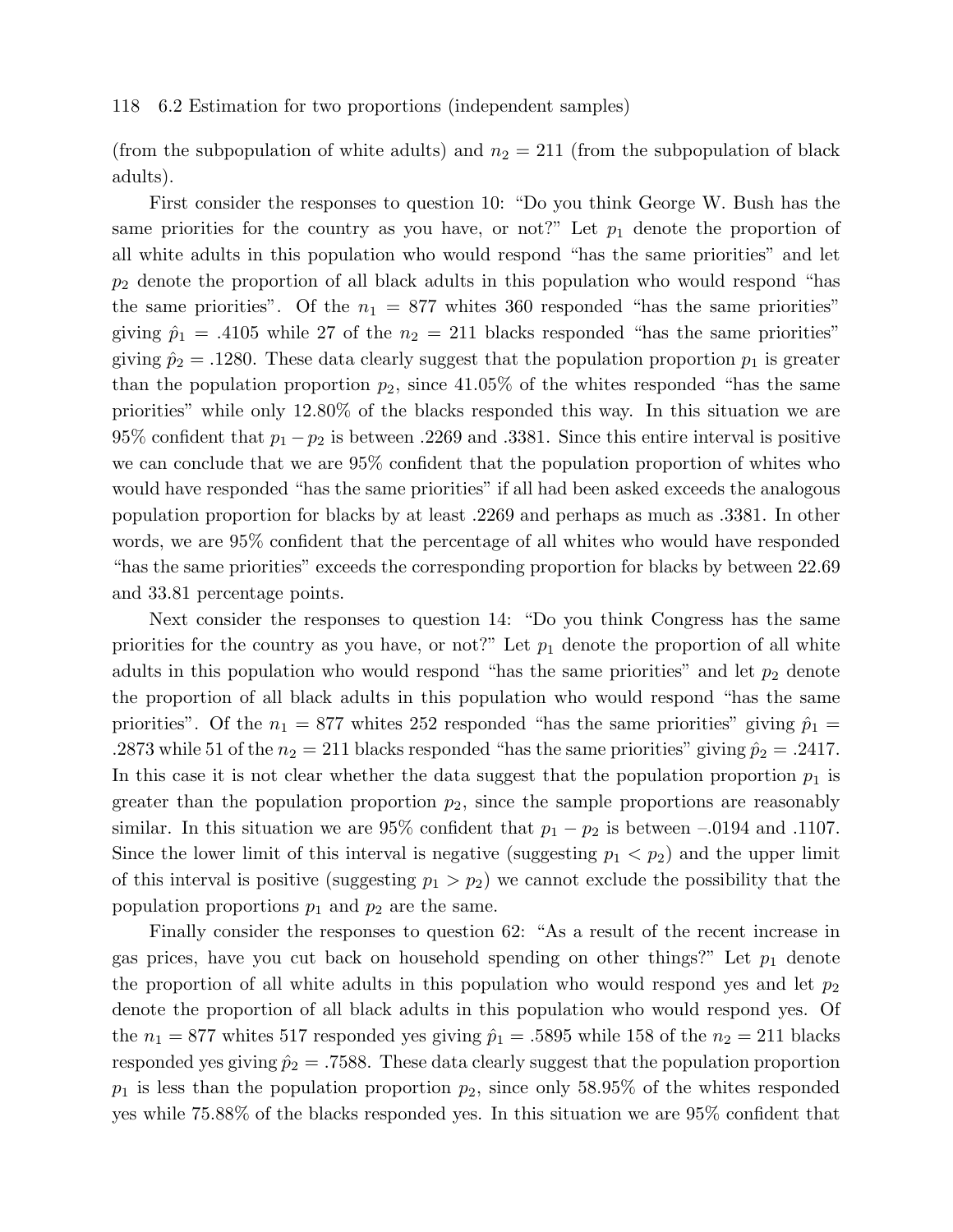$p_1 - p_2$  is between -.2263 and -.0923 (or equivalently that  $p_2 - p_1$  is between .0923 and .2263). Since this entire interval (for  $p_1 - p_2$ ) is negative we can conclude that we are 95% confident that the population proportion of whites who would have responded yes if all had been asked is less than the analogous population proportion for blacks by at least .0923 and perhaps as much as .2263. In other words, we are 95% confident that the percentage of all blacks who would have responded yes exceeds the corresponding percentage for whites by between 9.23 and 22.63 percentage points.

Another common application of this confidence interval for the difference between two population proportions is for randomized comparative experiments. Consider a randomized comparative experiment where  $N = n_1 + n_2$  available units are randomly assigned to receive one of two treatments (with  $n_1$  units assigned to treatment 1 and the remaining  $n_2$ units assigned to treatment 2). We can imagine two hypothetical populations of responses and two population success proportions corresponding to the two treatments. The first hypothetical population is the collection of responses (S or F), corresponding to all N available units, which we would observe if all N available units were subjected to treatment 1 and  $p_1$  is the proportion of successes among these units. The second hypothetical population and population success proportion  $p_2$  are defined similarly to correspond to the responses we would observe if all N available units were subjected to treatment 2.

The model corresponding to the assumptions we made to justify the confidence interval for  $p_1-p_2$  treats the data as if they constitute independent simple random samples selected with replacement from these two hypothetical populations. In terms of balls in a box, this means that we are assuming that we have independent simple random samples selected with replacement from two separate boxes of balls, with each box containing  $N$  balls. Clearly this model is not appropriate for this application; a more appropriate model treats the data as two dependent random samples selected without replacement from a single box of N balls. Fortunately, even though the underlying assumptions are not valid for this application the method still works reasonably well. Before we describe why it is helpful to consider a specific example.

Example. Leading questions. The wording of questions in surveys can have a major impact on the responses elicited. The effect of wording of questions was investigated in Schuman and Presser, Attitude measurement and the gun control paradox, Public Opinion Quarterly, 41 winter 1977–1978, 427–438. Two groups of adults were used to estimate the difference in response to the following two versions of a question regarding gun control.

1. Would you favor or oppose a law which would require a person to obtain a police permit before he could buy a gun?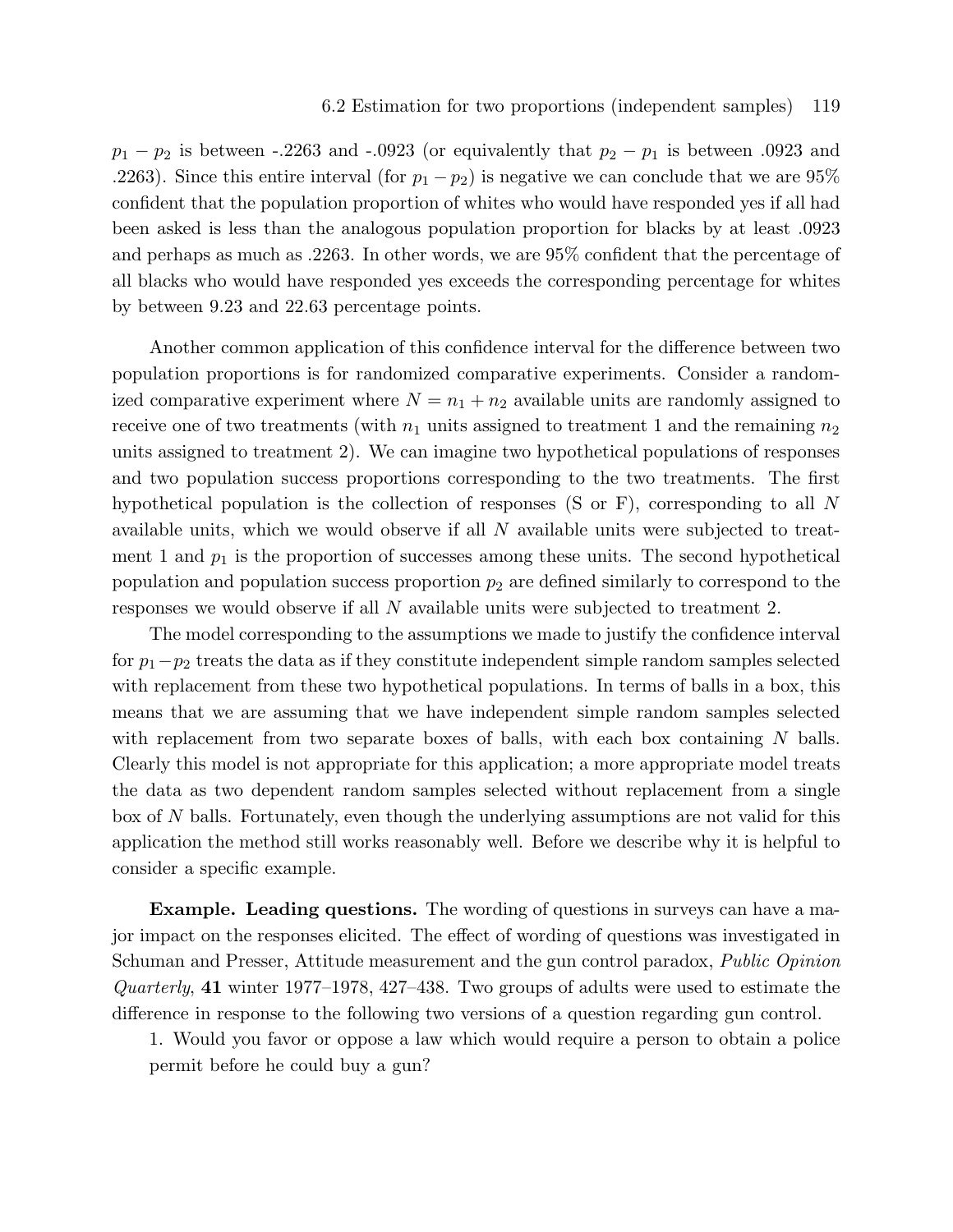#### 120 6.2 Estimation for two proportions (independent samples)

2. Would you favor a law which would require a person to obtain a police permit before he could buy a gun, or do you think that such a law would interfere too much with the right of citizens to own guns?

We might expect the second version of the question, with the added remark about the right of citizens to own guns, to lead to less responses in favor of requiring a permit.

This study was conducted in 1976. The researchers began with a group of 1263 adults which had been obtained by a random sampling method for a survey conducted by the Survey Research Center of the University of Michigan. These 1263 adults were randomly divided into two groups with 642 adults in the first group and 621 adults in the second group. The adults in the first group were asked to respond to the first version of the gun control question and the adults in the second group were asked to respond to the second version of the gun control question. Twenty–seven adults in the first group and 36 adults in the second group would not respond to the question. Therefore, we will restrict our attention to the 1200 adults who were willing to respond to a question about gun control, and we will use the  $n_1 = 615$  adults in the first group and the  $n_2 = 585$  adults in the second group who responded to the question as our samples.

In this randomized comparative experiment the group of available units is the group of 1200 adults who were willing to respond to a question about gun control in 1976. Let  $p_1$ denote the proportion of these 1200 adults who would respond "favor" (in 1976) if all 1200 were asked the first question and let  $p_2$  denote the proportion of these 1200 adults who would respond "favor" (in 1976) if all 1200 were asked the second question. Our goal is to estimate the difference  $p_1 - p_2$  between these proportions. When the study was conducted 463 of the 615 adults in the first group responded "favor" and 403 of the 585 adults in the second group responded "favor". The observed proportions of adults who respond "favor" are  $\hat{p}_1 = .7528$  and  $\hat{p}_2 = .6889$  giving a difference of  $\hat{p}_1 - \hat{p}_2 = .0639$ . The standard error is  $\hat{S}.\hat{E}.(\hat{p}_1 - \hat{p}_2) = .02586$  and the margin of error is M.E. $(\hat{p}_1 - \hat{p}_2) = .0507$ ; therefore, we are 95% confident that the difference  $p_1 - p_2$  is between .0639 – .0507 = .0132 and  $.0639 + .0507 = .1146$ . That is, we are 95% confident that modifying the first question about gun control by adding the comment about the right of citizens to own guns lowers the probability that an individual adult (from this group of 1200 adults) would respond "favor" (in 1976) by at least .0132 and at most .1146.

In summary, we estimate that, in 1976, about 75.28% of these 1200 adults would respond "favor" if asked the first question and we estimate that, if these same people had instead been asked the second question with the comment about the right of citizens to own guns, then we would see a reduction of this percentage in the range of 1.32 to 11.46 percentage points. Thus we find sufficient evidence to conclude that the added comment has the anticipated effect of lowering the percentage who would respond "favor"; note, however, that this reduction might be as small as 1.32 percentage points, as large as 11.46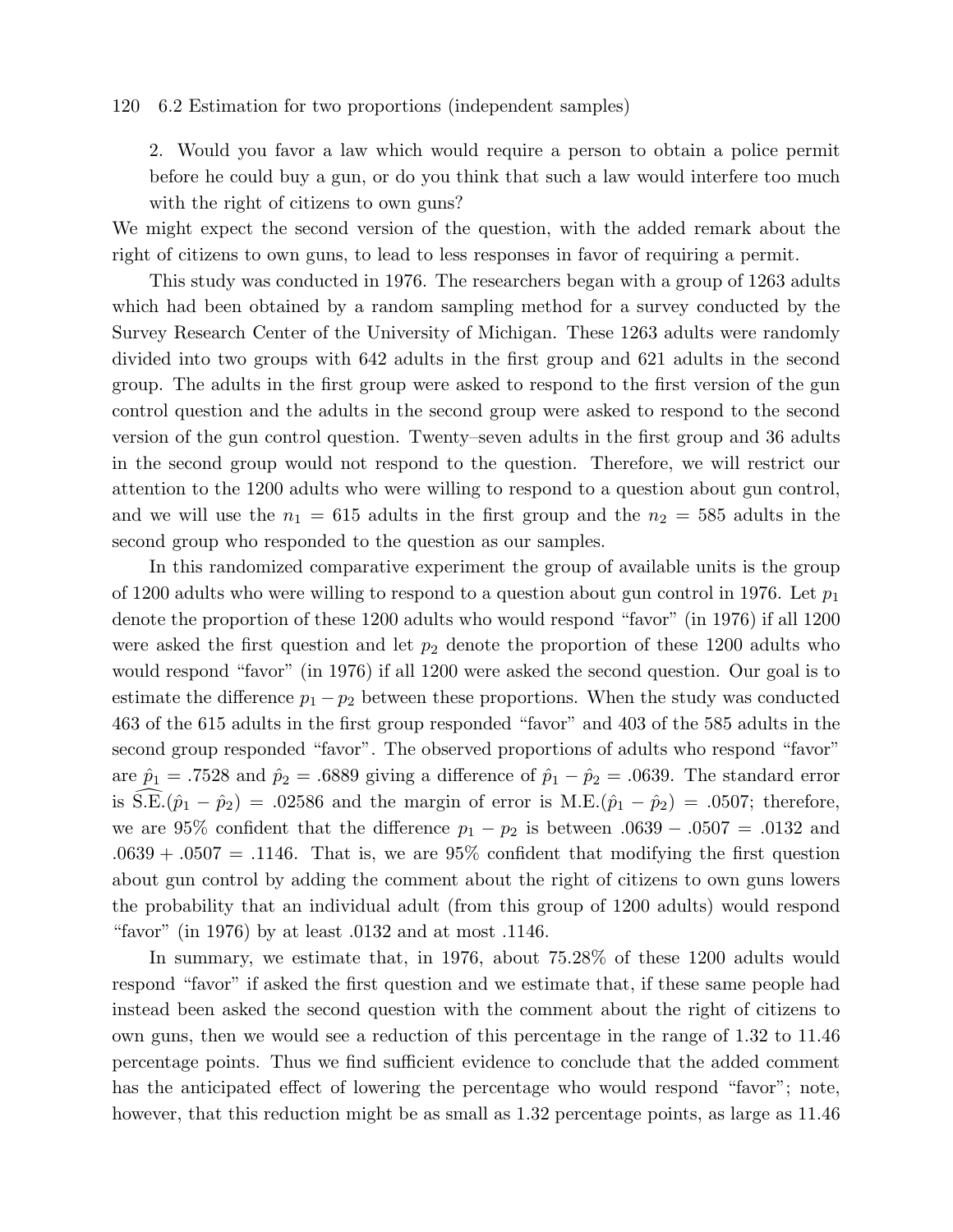percentage points, or anywhere within this range. As we noted above these 1200 adults can be viewed as a random sample from the population of adults sampled by the University of Michigan researchers who would respond to a question about gun control, thus it is reasonable to claim that this inference applies to this entire population of adults (in 1976) not just these 1200.

Returning to our discussion of the validity of the assumptions for a randomized comparative experiment we will now expand on the single box of  $N$  balls model for this situation. Imagine a box containing  $N$  balls and suppose that each ball is marked with two values, one indicating the response to treatment 1 and the other indicating the response to treatment 2. Randomly assigning  $n_1$  units to treatment 1 and observing their response to the treatment is like selecting a simple random sample of  $n_1$  balls without replacement from this box of N balls and observing the values corresponding to treatment 1 on these balls. Once these  $n_1$  balls have been selected for treatment 1 there are only  $n_2$  balls left in the box and we have no choice in our selection of the balls for treatment 2. Thus we cannot view these as independent samples. Furthermore, in this application both of the sample sizes  $n_1$  and  $n_2$  are usually large relative to the number of available units N (often each is approximately half of  $N$ ) and we should not ignore the fact that we are sampling without replacement.

The fact that the samples are selected without replacement causes the formula we are using for the standard error of  $\hat{p}_1 - \hat{p}_2$  to overstate the amount of variability in  $\hat{p}_1 - \hat{p}_2$  and as a result this causes the estimate of the standard error used to construct the confidence interval to be too large which makes the confidence interval longer than it should be.

We will discuss the dependence of these samples in the context of the leading question example but the same basic argument applies to randomized comparative experiments in general. We might argue that an individual with strong feelings (pro or con) about gun control would probably respond the same way (favor or oppose) whether the individual was asked the first or second question. If by the luck of the draw many individuals who are strongly supportive of gun control happen to be assigned to the group asked the first question, then there will be fewer such individuals to be assigned to the group asked the second question. This suggests that random assignments which tend to make  $\hat{p}_1$  larger (smaller) tend at the same time to make  $\hat{p}_2$  smaller (larger). Therefore, in this context we expect negative association between  $\hat{p}_1$  and  $\hat{p}_2$  so that assignments which give large (small) values of  $\hat{p}_1$  tend to give small (large) values of  $\hat{p}_2$ .

This type of dependence (negative association between  $\hat{p}_1$  and  $\hat{p}_2$ ) causes the formula we are using for the standard error of  $\hat{p}_1 - \hat{p}_2$  to understate the amount of variability in  $\hat{p}_1 - \hat{p}_2$  and as a result this causes the estimate of the standard error used to construct the confidence interval to be too small which makes the confidence interval shorter than it should be.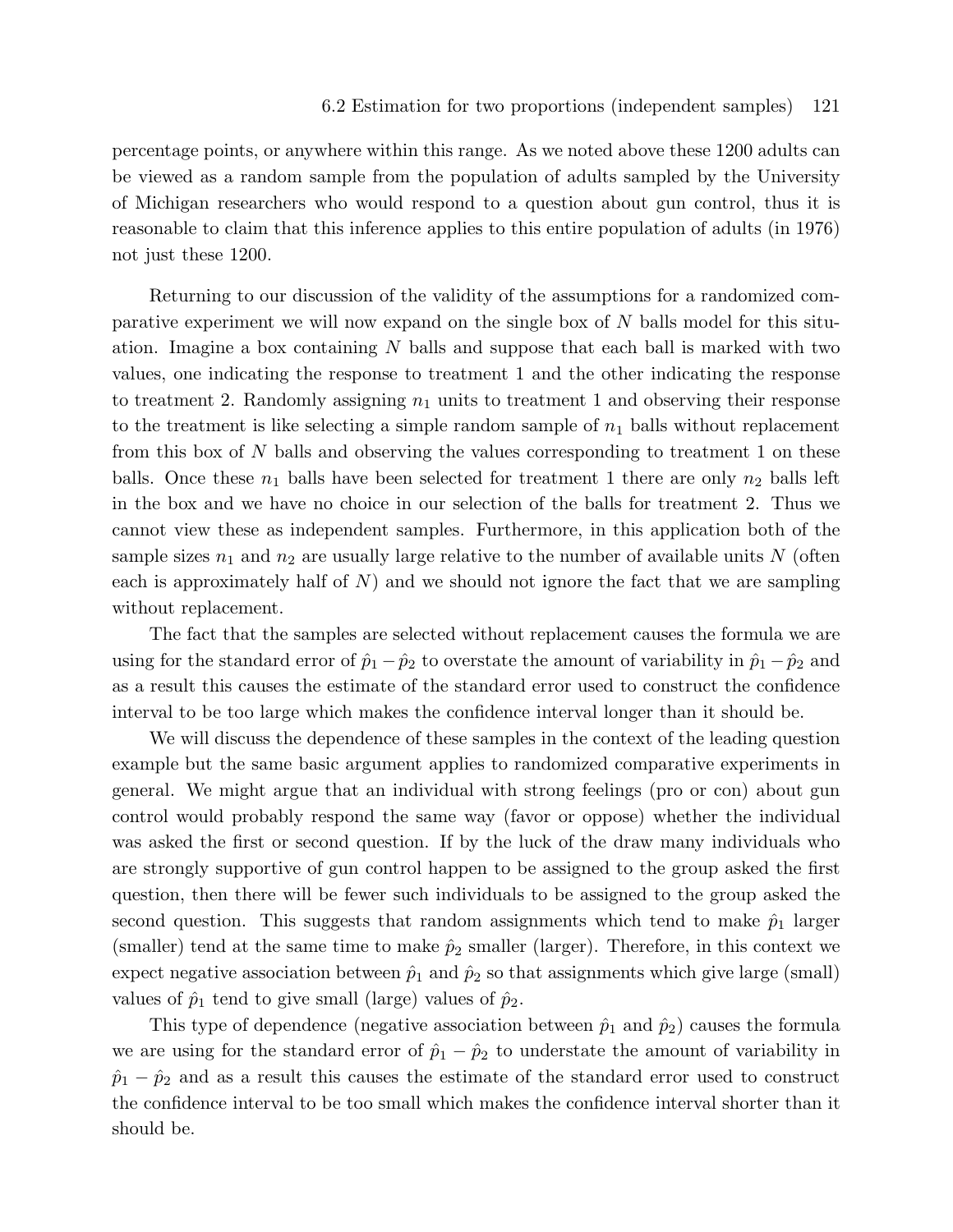122 6.3 Testing for two proportions (independent samples)

Fortunately, provided that  $n_1$  and  $n_2$  are reasonably large, the effects of these two violations of the underlying assumptions tend to cancel each other and the confidence interval based on the assumptions of independent simple random samples selected with replacement work reasonably well for randomized comparative experiments.

Remark. The use of one of the confidence limits of a 90% confidence interval as a 95% confidence bound discussed in Section 5.4 can also be used in the present context. Thus, we can find an upper or lower 95% confidence bound for  $p_1 - p_2$  by selecting the appropriate confidence limit from a 90% confidence interval estimate of  $p_1 - p_2$ .

# 6.3 Testing hypotheses about two proportions (independent samples)

In this section we will consider hypothesis tests for hypotheses relating two population success proportions  $p_1$  and  $p_2$ . The tests we consider are based on the same normal approximation to the sampling distribution of  $\hat{p}_1 - \hat{p}_2$  that we used for confidence estimation. Thus we will assume that the data on which the hypothesis test is based correspond to two independent simple random samples of sizes  $n_1$  and  $n_2$ , selected with replacement, from dichotomous populations with population success proportions  $p_1$  and  $p_2$ , or equivalently, that the data correspond to the outcomes of two independent sequences of  $n_1$ and  $n_2$  Bernoulli trials with success probabilities  $p_1$  and  $p_2$ . However, as with confidence estimation, for practical purposes, we do not need to worry about whether the samples are selected with or without replacement, provided both of the populations are very large; and, these tests are also applicable to randomized comparative experiments.

Many hypotheses about the relationship between the population proportions  $p_1$  and  $p_2$  can be expressed as hypotheses about the relationship between  $p_1 - p_2$  and zero, e.g.,  $p_1 > p_2$  is equivalent to  $p_1 - p_2 > 0$ . Therefore, we will consider tests which are based on a suitably standardized value of the difference  $\hat{p}_1 - \hat{p}_2$  between the observed success proportions.

The P–value for a hypothesis about the relationship between a single proportion  $p$ and a hypothesized value  $p_0$  is computed under the assumption that  $p = p_0$ , therefore, we used  $p = p_0$  in the standard error of  $\hat{p}$  for the Z-statistic of the test. The P-value for a hypothesis about the relationship between  $p_1$  and  $p_2$  is computed under the assumption that  $p_1 = p_2$ , therefore, we need to determine a suitable standard error of  $\hat{p}_1 - \hat{p}_2$  (the standard error for testing) under this assumption. Notice that  $p_1 = p_2$  ( $p_1 - p_2 = 0$ ) specifies a common value for  $p_1$  and  $p_2$  but does not specify what this common value is, e.g., we might have  $p_1 = p_2 = .5$  or  $p_1 = p_2 = .1$ . When  $p_1 = p_2$ ,  $\hat{p}_1$  and  $\hat{p}_2$  are estimates of the same population success proportion. This suggests that we can pool or combine the information in the two random samples to obtain a pooled estimate,  $\hat{p}$ , of this common population success proportion. This pooled estimate  $\hat{p}$  can then be used to get an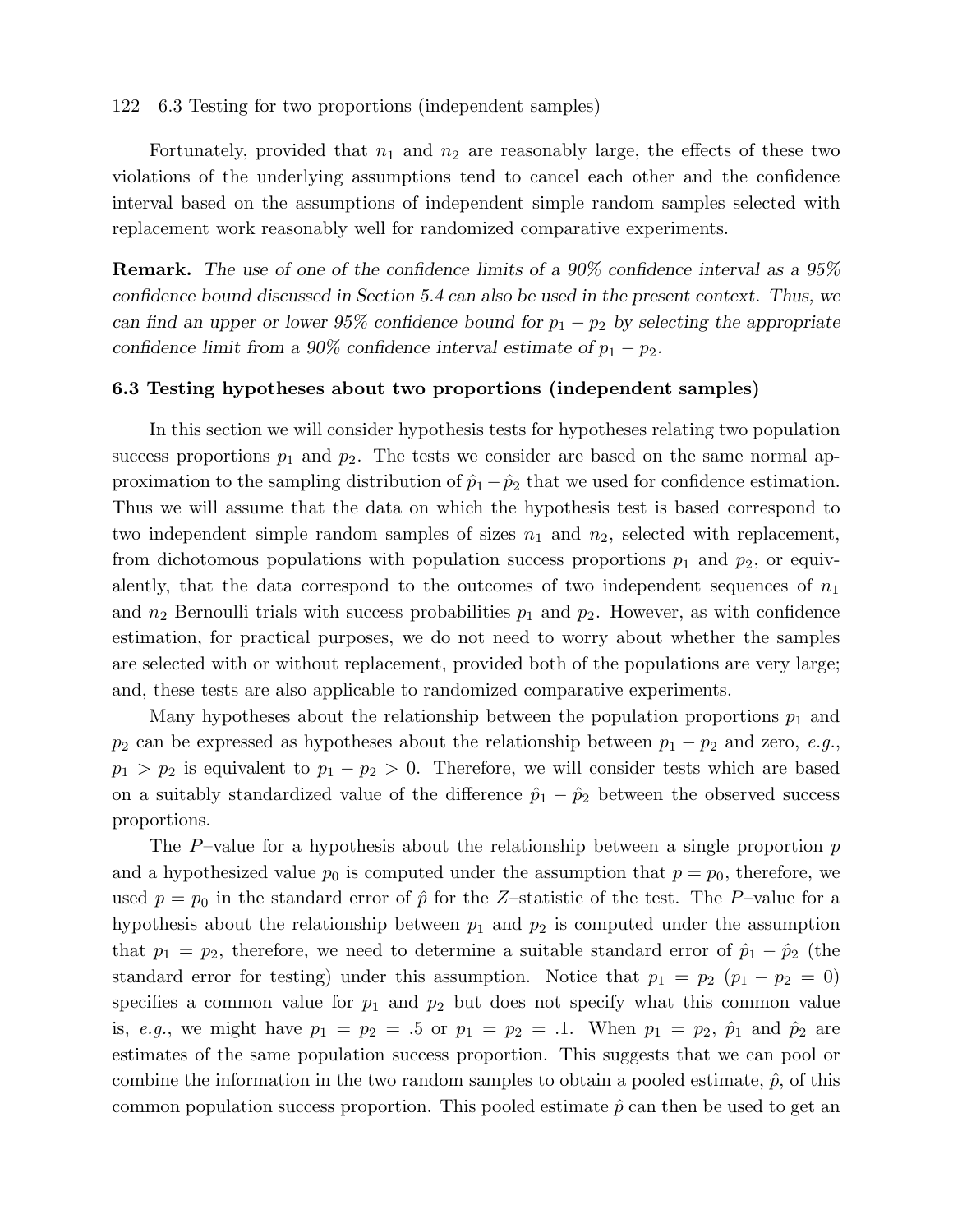estimate of S.E. $(\hat{p}_1 - \hat{p}_2)$  that is suitable for use in the hypothesis test. If we let p denote the common population success proportion under the assumption that  $p_1 = p_2$ , then the population standard error of  $\hat{p}_1 - \hat{p}_2$  simplifies to

S.E.
$$
(\hat{p}_1 - \hat{p}_2) = \sqrt{p(1-p)\left(\frac{1}{n_1} + \frac{1}{n_2}\right)}
$$
.

Replacing p in this population standard error by the pooled estimate  $\hat{p}$  gives the standard error for testing

$$
\widehat{\text{S.E.}}(\hat{p}_1 - \hat{p}_2) = \sqrt{\hat{p}(1-\hat{p})\left(\frac{1}{n_1} + \frac{1}{n_2}\right)},
$$

where

$$
\hat{p} = \frac{\text{the total number of successes in both samples}}{\text{the total number of observations in both samples}} = \frac{n_1 \hat{p}_1 + n_2 \hat{p}_2}{n_1 + n_2}.
$$

When testing  $H_0: p_1 \leq p_2$  versus  $H_1: p_1 > p_2$  values of  $\hat{p}_1 - \hat{p}_2$  which are sufficiently larger than zero provide evidence against the null hypothesis  $H_0: p_1 \leq p_2$  and in favor of the research hypothesis  $H_1: p_1 > p_2$ . Thus large (positive) values of

$$
Z_{calc} = \frac{\hat{p}_1 - \hat{p}_2}{\widehat{S.E.}(\hat{p}_1 - \hat{p}_2)},
$$

where  $\widehat{\text{S.E.}}(\hat{p}_1 - \hat{p}_2)$  denotes the standard error for testing, favor the research hypothesis and the P–value is the probability that a standard normal variable takes on a value at least as large as  $Z_{calc}$ , *i.e.*, the P-value is the area under the standard normal density curve to the right of  $Z_{calc}$ .

The steps for performing a hypothesis test for

$$
H_0: p_1 \le p_2 \quad \text{versus} \quad H_1: p_1 > p_2
$$

are summarized below.

1. Use a suitable calculator or computer program to find the P–value =  $P(Z \geq Z_{calc})$ , where Z denotes a standard normal variable and  $Z_{calc}$  is as defined above. This  $P$ value is the area under the standard normal density curve to the right of  $Z_{calc}$  as shown in Figure 1.

# Figure 1. P–value for  $H_0: p_1 \leq p_2$  versus  $H_1: p_1 > p_2$ .

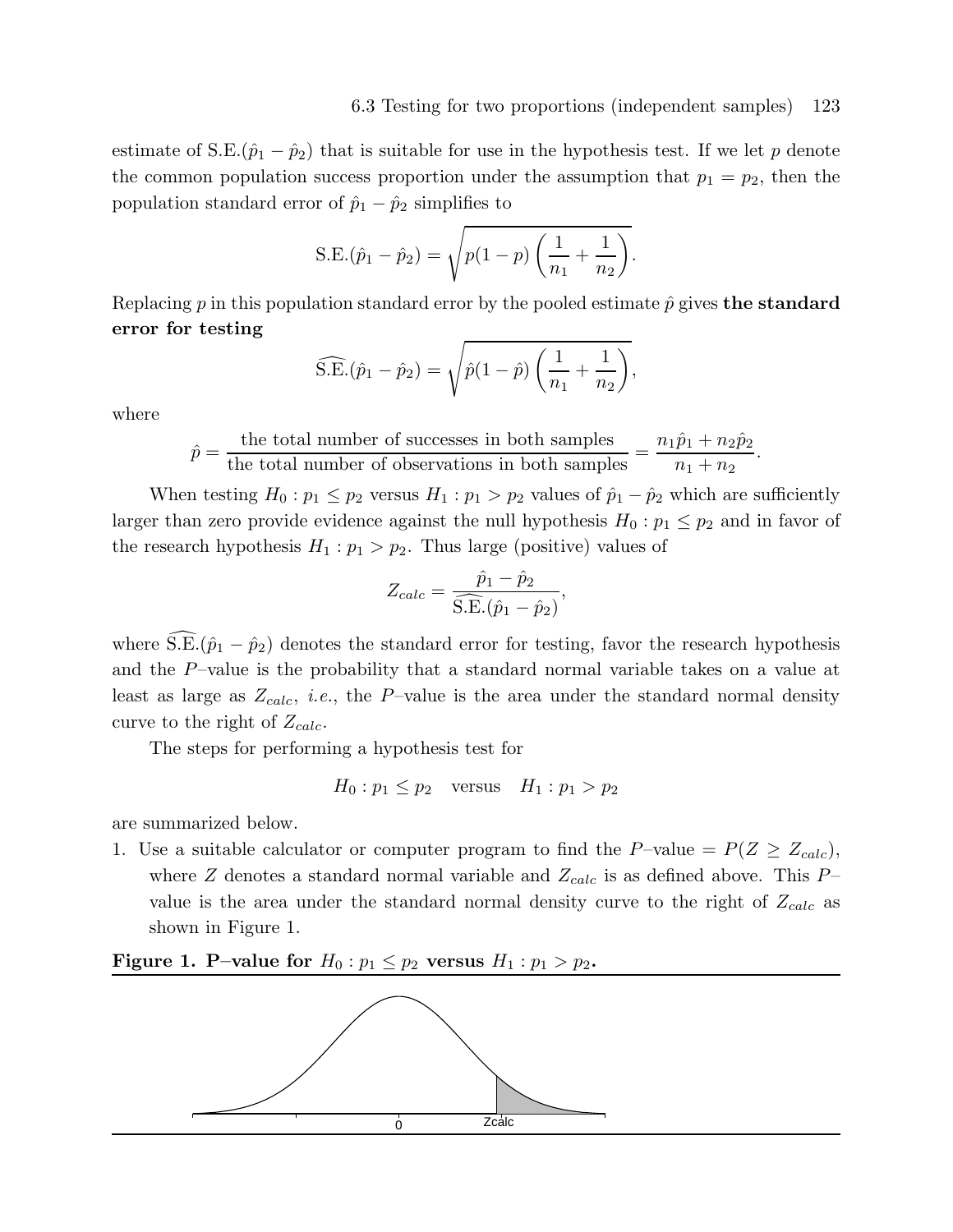- 124 6.3 Testing for two proportions (independent samples)
- 2a. If the P-value is small enough (less than .05 for a test at the 5% level of significance), conclude that the data favor  $H_1 : p_1 > p_2$  over  $H_0 : p_1 \leq p_2$ . That is, if the P-value is small enough, then there is sufficient evidence to conclude that the population proportion  $p_1$  is greater than the population success proportion  $p_2$ .
- 2b. If the P–value is not small enough (is not less than .05 for a test at the 5% level of significance), conclude that the data do not favor  $H_1 : p_1 > p_2$  over  $H_0 : p_1 \leq p_2$ . That is, if the P–value is not small enough, then there is not sufficient evidence to conclude that the population proportion  $p_1$  is greater than the population success proportion p2.

When testing  $H_0: p_1 \geq p_2$  versus  $H_1: p_1 < p_2$  values of  $\hat{p}_1 - \hat{p}_2$  which are sufficiently smaller than zero provide evidence against the null hypothesis  $H_0: p_1 \geq p_2$  and in favor of the research hypothesis  $H_1: p_1 < p_2$ . Thus sufficiently negative values of  $Z_{calc}$  (as defined above) favor the research hypothesis and the P–value is the probability that a standard normal variable takes on a value no larger than  $Z_{calc}$ , *i.e.*, the P–value is the area under the standard normal density curve to the left of  $Z_{calc}$ .

The steps for performing a hypothesis test for

$$
H_0: p_1 \ge p_2 \quad \text{versus} \quad H_1: p_1 < p_2
$$

are summarized below.

1. Use a suitable calculator or computer program to find the P–value  $= P(Z \leq Z_{calc})$ , where Z denotes a standard normal variable and  $Z_{calc}$  is as defined above. This  $P$ value is the area under the standard normal density curve to the left of  $Z_{calc}$  as shown in Figure 2.

Figure 2. P–value for  $H_0: p_1 \geq p_2$  versus  $H_1: p_1 < p_2$ .



- 2a. If the P–value is small enough (less than  $.05$  for a test at the 5% level of significance), conclude that the data favor  $H_1: p_1 < p_2$  over  $H_0: p_1 \geq p_2$ . That is, if the P-value is small enough, then there is sufficient evidence to conclude that the population proportion  $p_1$  is less than the population success proportion  $p_2$ .
- 2b. If the P–value is not small enough (is not less than .05 for a test at the 5% level of significance), conclude that the data do not favor  $H_1: p_1 < p_2$  over  $H_0: p_1 \geq p_2$ . That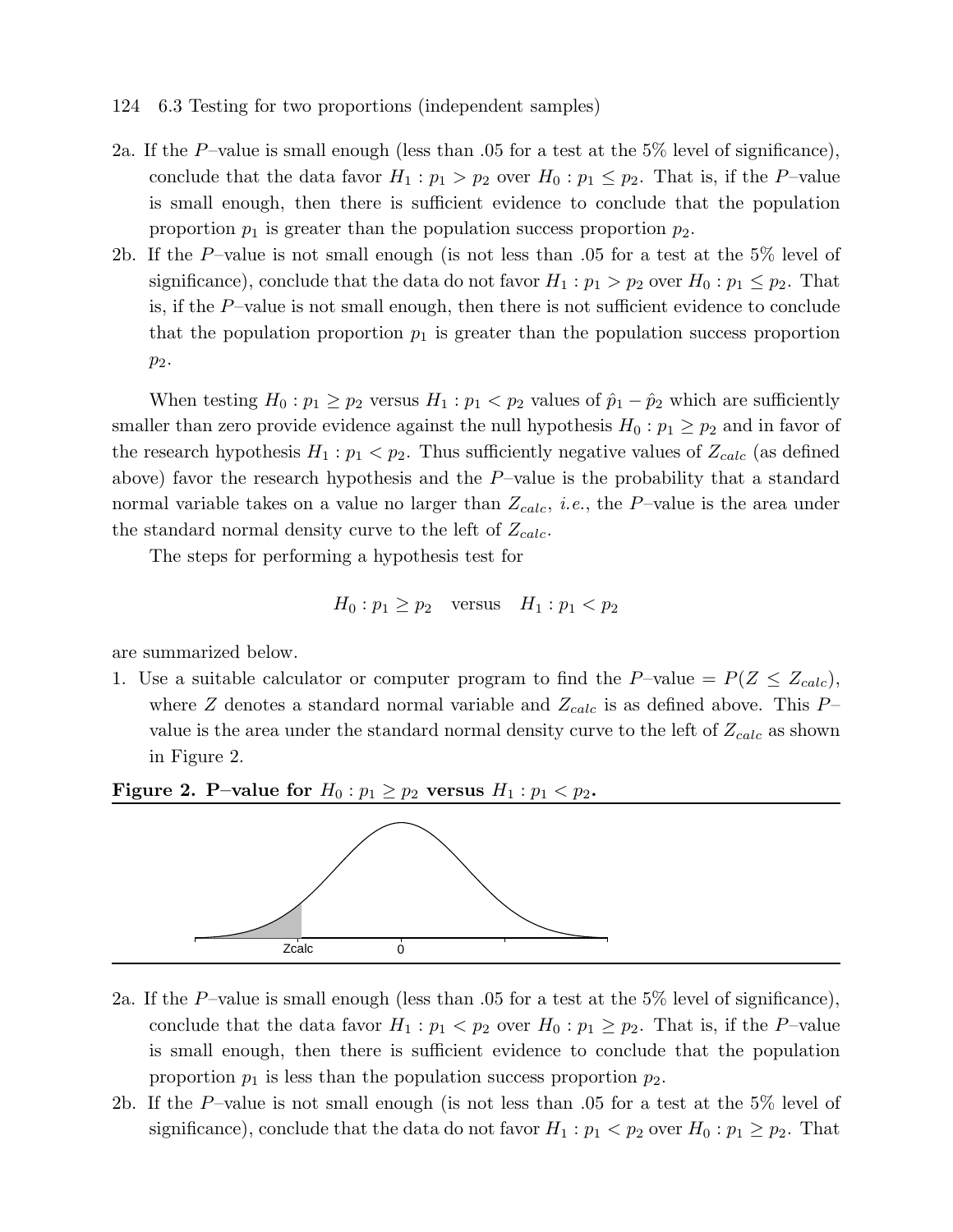is, if the  $P$ -value is not small enough, then there is not sufficient evidence to conclude that the population proportion  $p_1$  is less than the population success proportion  $p_2$ .

When testing  $H_0: p_1 = p_2$  versus  $H_1: p_1 \neq p_2$  values of  $\hat{p}_1 - \hat{p}_2$  which are sufficiently far away from zero in either direction provide evidence against the null hypothesis  $H_0$ :  $p_1 = p_2$  and in favor of the research hypothesis  $H_1 : p_1 \neq p_2$ . Thus sufficiently large values of the absolute value of  $Z_{calc}$  (as defined above) favor the research hypothesis and the P–value is the probability that a standard normal variable takes on a value below  $-|Z_{calc}|$ or above  $|Z_{calc}|$ , *i.e.*, the P-value is the combined area under the standard normal density curve to the left of  $-|Z_{calc}|$  and to the right of  $|Z_{calc}|$ .

The steps for performing a hypothesis test for

$$
H_0: p_1 = p_2 \quad \text{versus} \quad H_1: p_1 \neq p_2
$$

are summarized below.

1. Use a suitable calculator or computer program to find the P–value  $= P(|Z| \geq |Z_{calc}|)$  $P(Z \leq -|Z_{calc}|) + P(Z \geq |Z_{calc}|)$ , where Z denotes a standard normal variable and  $Z_{calc}$  is as defined above. This P–value is the combined area under the standard normal density curve to the left of  $-|Z_{calc}|$  and to the right of  $|Z_{calc}|$  as shown in Figure 3.

Figure 3. P–value for  $H_0: p_1 = p_2$  versus  $H_1: p_1 \neq p_2$ .



- 2a. If the P–value is small enough (less than  $.05$  for a test at the 5% level of significance), conclude that the data favor  $H_1 : p_1 \neq p_2$  over  $H_0 : p_1 = p_2$ . That is, if the P-value is small enough, then there is sufficient evidence to conclude that the population success proportions  $p_1$  and  $p_2$  are different.
- 2b. If the P–value is not small enough (is not less than .05 for a test at the 5% level of significance), conclude that the data do not favor  $H_1 : p_1 \neq p_2$  over  $H_0 : p_1 = p_2$ . That is, if the P–value is not small enough, then there is not sufficient evidence to conclude that the population success proportions  $p_1$  and  $p_2$  are different.

**Example. An HIV vaccine trial.** This example is based on a study described in Flynn et al., Placebo–controlled phase 3 trial of a recombinant glycoprotein 120 vaccine to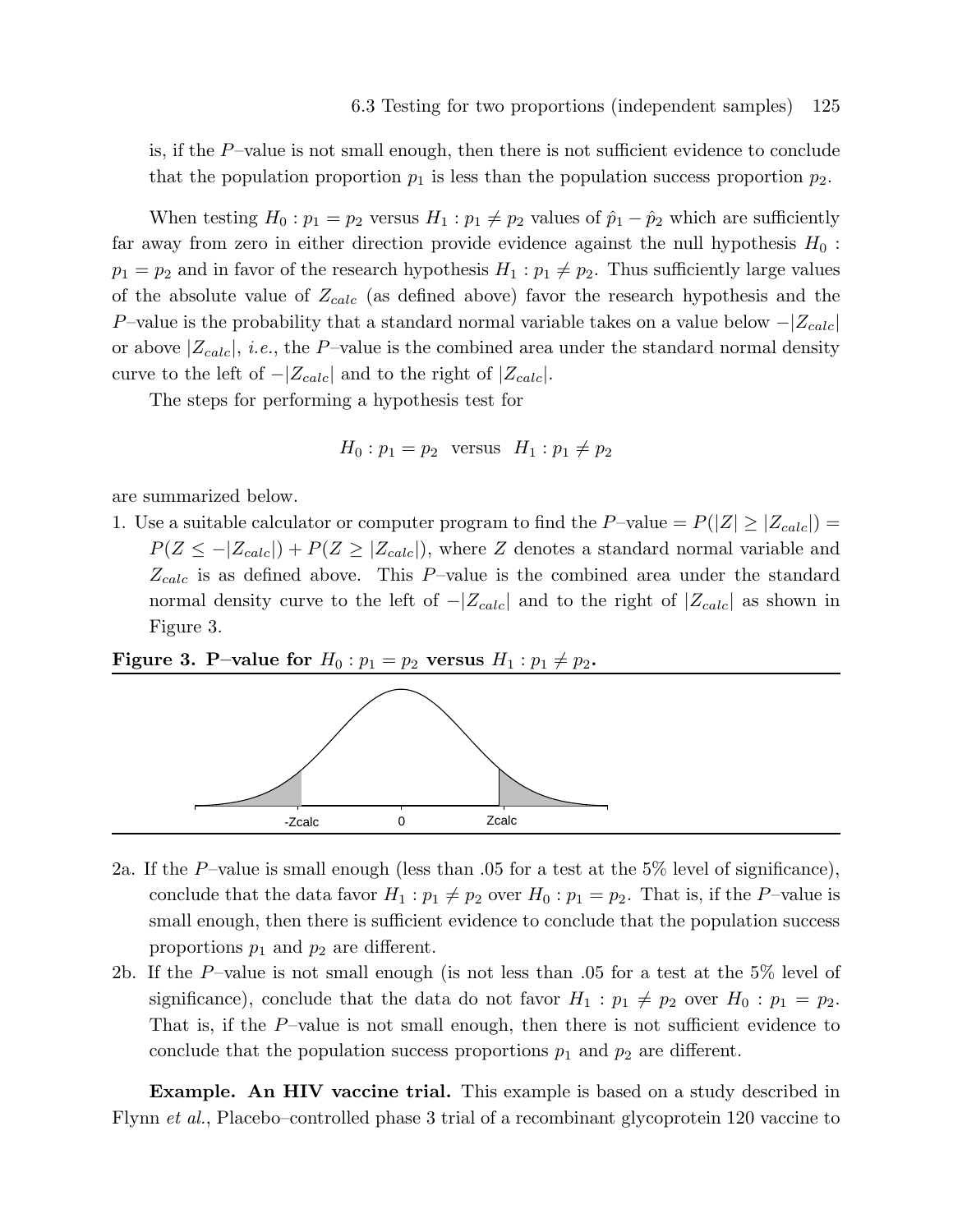#### 126 6.3 Testing for two proportions (independent samples)

prevent HIV–1 infection, J. of Infect. Dis., 191 Mar. 1, 2005, 654–665. A double–blind randomized trial was conducted to investigate the effect of an rgp120 vaccine among men who have sex with men and among women at high risk for heterosexual transmission of type 1 HIV. A group of 5403 volunteers (5095 men and 308 women) was randomly divided into two groups (a control group  $(n_1 = 1805)$  and a vaccine group  $(n_2 = 3598)$ ). Each volunteer received 7 injections of either placebo or vaccine over a 30 month period. These individuals were tracked for a period of 3 years to see whether they developed HIV–1.

We can envision two hypothetical populations based on this group of 5403 individuals and these two experimental treatments. Since these 5403 volunteers do not form a random sample from some well defined population of people at high risk for developing HIV–1 we should restrict our inferences to these  $5403$  volunteers. Let  $p_1$  denote the proportion of this group of 5403 volunteers who would develop HIV–1 within 3 years if all 5403 volunteers were given the placebo. Let  $p_2$  denote the proportion of this group of 5403 volunteers who would develop HIV–1 within 3 years if all 5403 volunteers were given the vaccine. We can also think of these proportions as the probabilities that one of these 5403 volunteers would develop HIV–1 within 3 years if he or she was treated with the placebo  $(p_1)$  or if he or she was treated with the vaccine  $(p_2)$ . In terms of these parameters our research hypothesis is  $H_1: p_1 > p_2$  (the vaccine reduces the risk of developing HIV–1) and our null hypothesis is  $H_0: p_1 \leq p_2$  (the vaccine does not reduce the risk of developing HIV–1).

By the end of the 3 years, 126 of the 1805 individuals treated with the placebo developed HIV–1 while 241 of the 3598 individuals treated with the vaccine developed HIV–1. The observed proportions are  $\hat{p}_1 = .0698$  and  $\hat{p}_2 = .0670$ , and the difference is  $\hat{p}_1 - \hat{p}_2 = .0028$ . The fact that this difference is positive  $(\hat{p}_1$  is greater than  $\hat{p}_2$ ) shows that there is some evidence in favor of the research hypothesis  $p_1 > p_2$ . We need to determine whether observing a difference of .0028, with samples of size  $n_1 = 1805$  and  $n_2 = 3598$ , is sufficiently surprising under the assumption that  $p_1 \leq p_2$  to allow us to reject this null hypothesis as untenable. When we use the standard error for testing to standardize this difference we get  $Z_{calc} = .3892$ . The corresponding P-value=  $P(Z \ge .38929) = .3486$  is quite large. In words, this means that (for these sample sizes) if the null hypothesis was true  $(p_1$  was actually no greater than  $p_2$ ), then we would observe a difference this far above zero about 34.86% of the time. In other words, for the volunteers used in this study, these data do not provide enough evidence to allow us to claim that this vaccine is better than a placebo.

Example. Scotland coronary prevention study. This example is based on the West of Scotland Coronary Prevention Study as described in Shepherd *et al.*, Prevention of coronary heart disease with pravastatin in men with hypercholesterolemia, New England Journal of Medicine, 333 Nov. 16, 1995, 1994–1307, and Ford et al., Long-term follow-up of the West of Scotland coronary prevention study, New England Journal of Medicine,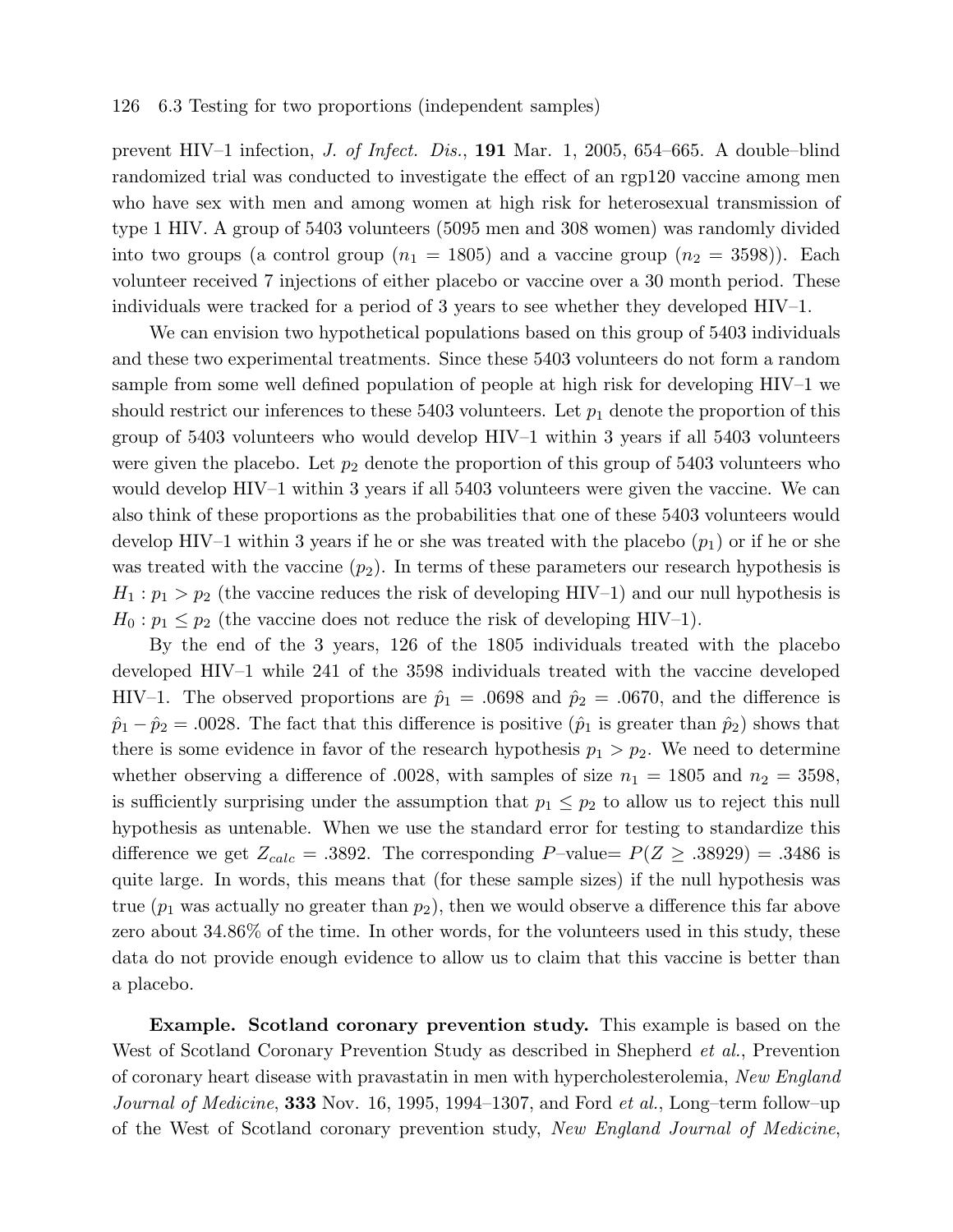357 Oct. 11, 2007, 1477–1486. The primary goal of this study was to determine whether the administration of pravastatin to middle–aged men with high cholesterol levels and no history of myocardial infarction over a period of five years reduces the risk of coronary events. In this context a coronary event is defined as a nonfatal myocardial infarction or death from coronary heart disease. A group of 6595 men, aged 45 to 64 years, with high plasma cholesterol levels (mean 272 mg/dl) was randomly divided into two groups (a control group and a treatment group). The 3302 men in the treatment group received 40 mg of pravastatin daily while the 3293 men in the control group received a placebo. All of the men were given smoking cessation and dietary advice throughout the study.

We can envision two hypothetical populations based on this group of 6595 men and these two experimental treatments. Since these 6595 men do not form a random sample from some well defined population of middle–aged men with high cholesterol levels we should restrict our inferences to these 6595 men. However, the investigators examined these men to see if extrapolations beyond this group may be reasonable and they concluded that: "The subjects in this study were representative of the general population in terms of socioeconomic status and risk factors (Table 1). Their plasma cholesterol levels were in the highest quartile of the range found in the British population. A number had evidence of minor vascular disease, and in order to make the findings of the trial applicable to typical middle-aged men with hypercholesterolemia, they were not excluded."

Let  $p_1$  denote the proportion of this group of 6595 men who would experience a cardiac event (as defined above) if all 6595 men were subjected to the five year pravastatin treatment. Let  $p_2$  denote the proportion of this group of 6595 men who would experience a cardiac event if all 6595 men were subjected to the five year placebo treatment. We can also think of these proportions as the probabilities that one of these 6595 men would have a cardiac event within five years if he was treated with pravastatin  $(p_1)$  or if he was treated with placebo  $(p_2)$ . In terms of these parameters our research hypothesis is  $H_1 : p_1 < p_2$ (pravastatin reduces the risk of a coronary event) and our null hypothesis is  $H_0: p_1 \geq p_2$ (pravastatin does not reduce the risk of a coronary event).

By the end of this five year trial, 174 of the 3302 men treated with pravastatin had experienced a cardiac event and 248 of the 3293 men treated with a placebo had experienced a cardiac event. The observed proportions are  $\hat{p}_1 = .0527$  and  $\hat{p}_2 = .0753$ , and the difference is  $\hat{p}_1 - \hat{p}_2 = -.0226$ . The fact that this difference is negative  $(\hat{p}_1$  is less than  $\hat{p}_2$ ) shows that there is some evidence in favor of the research hypothesis  $p_1 < p_2$ . We need to determine whether observing a difference of  $-.0226$ , with samples of size  $n_1 = 3302$  and  $n_2 = 3293$ , is sufficiently surprising under the assumption that  $p_1 \geq p_2$  to allow us to reject this null hypothesis as untenable. When we use the standard error for testing to standardize this difference we get  $Z_{calc} = -3.7523$ . The corresponding P–value=  $P(Z \le -3.7523)$  is less than .0001 (approximately  $8.8 \times 10^{-5}$ ). In words, this means that (for these sample sizes) if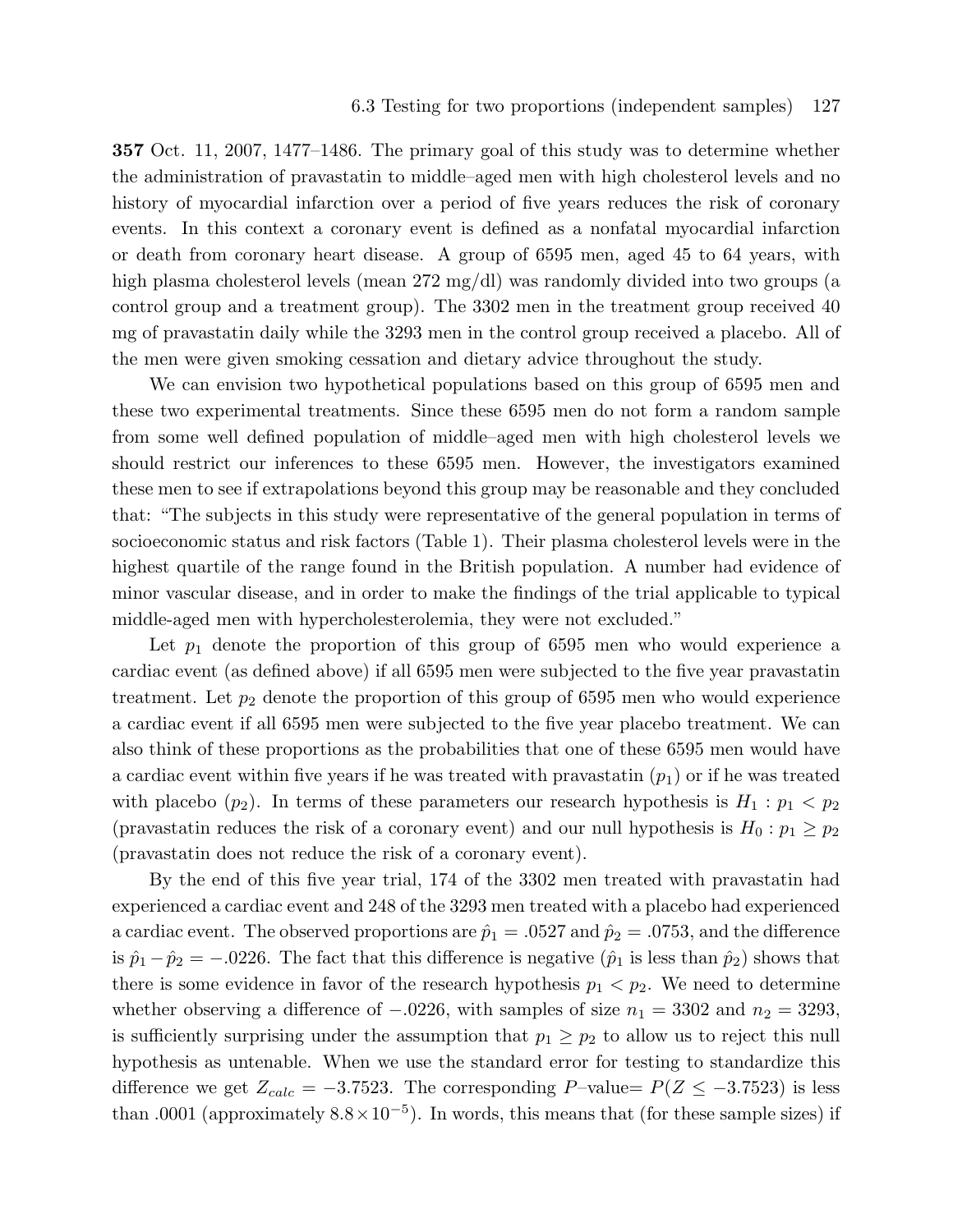#### 128 6.3 Testing for two proportions (independent samples)

the null hypothesis was true  $(p_1$  was actually no less than  $p_2$ ), then we would almost never (less than .01% of the time) observe a difference this far below zero. Therefore, these data provide very strong evidence in favor of the research hypothesis that pravastatin reduces the probability of a cardiac event in the sense that the probability that one of these 6595 men would have a cardiac event within five years would be lower if he was treated with pravastatin than if he was treated with placebo.

In addition to this conclusion that pravastatin reduces the probability of a cardiac event we can construct a confidence interval to quantify the practical importance of this reduction. In this example we are 95% confident that  $p_1 - p_2$  is between -.0344 and -.0108  $(p_2 - p_1)$  is between .0108 and .0344).

In summary, for these 6595 men, we have very strong evidence  $(P$ –value  $\lt$  .0001) that pravastatin reduces the risk of a cardiac event (versus placebo). We estimate that about 7.53% of these men would have a cardiac event if they all were treated with a placebo, and we are 95% confident that if they all were treated with pravastatin we would see a 1.08 to 3.44 percentage point reduction in this percentage. Since we are dealing with small percentages it is instructive to note that a reduction from 7.53%  $(\hat{p}_2)$  to 5.27%  $(\hat{p}_1)$  is a  $30\%$  reduction  $((7.53 - 5.27)/7.53 = .3001)$  in the risk of a man having a cardiac event.

A follow–up to this study tracked the men used in this trial for ten additional years to assess the long term effects of treatment with pravastatin. At the end of the five year trial, treatment with pravastatin or placebo ceased, and the patients returned to the care of their primary care physicians. Five years after the conclusion of the trial 38.7% of the original pravastatin group and 35.2% of the original placebo group were being treated with statin drugs. The purpose of the follow–up study was to assess long–term effects regardless of treatment received after the initial trial period.

For this part of the study, let  $p_3$  denote the proportion of this group of 6595 men who would experience a cardiac event within 15 years of the beginning of the initial trial if all 6595 men were subjected to the five year pravastatin treatment. Let  $p_4$  denote the analogous proportion if all the men were subjected to the placebo treatment. In terms of these parameters our research hypothesis is  $H_1: p_3 < p_4$  (pravastatin reduces the long– term risk of a coronary event) and our null hypothesis is  $H_0: p_3 \geq p_4$  (pravastatin does not reduce the long–term risk of a coronary event).

By the end of the 15 year period, 390 of the 3302 men treated with pravastatin had experienced a cardiac event and 509 of the 3293 men treated with a placebo had experienced a cardiac event. The observed proportions are  $\hat{p}_3 = .1181$  and  $\hat{p}_4 = .1546$ , and the difference is  $\hat{p}_3 - \hat{p}_4 = -.0365$ . The fact that this difference is negative  $(\hat{p}_3$  is less than  $\hat{p}_4$ ) shows that there is some evidence in favor of the research hypothesis  $p_3 < p_4$ . Since the sample sizes for this test are the same as for the test above and since the difference in this case is more extreme than before, we know that the P–value will be even smaller.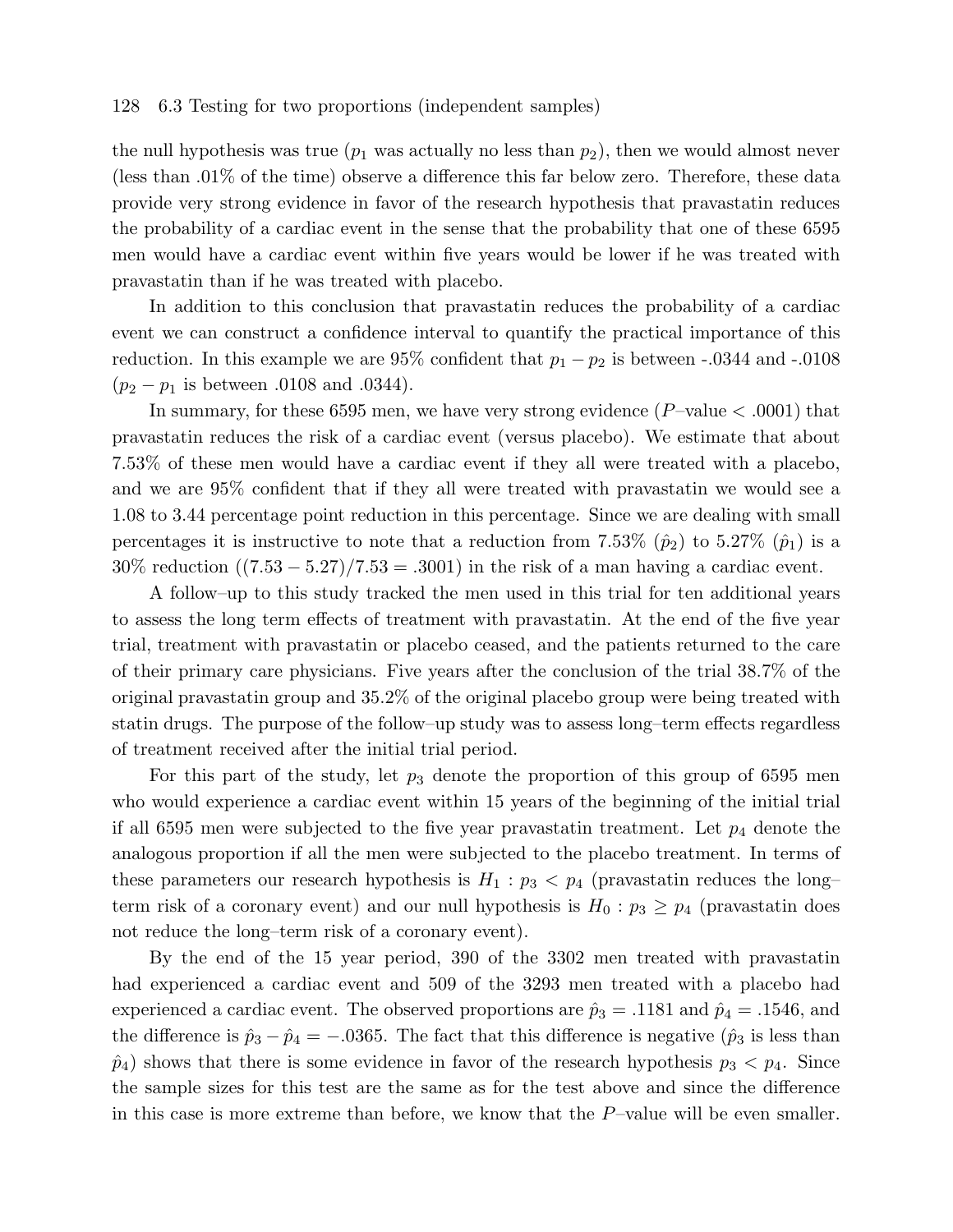In this case, when we use the standard error for testing to standardize this difference we get  $Z_{calc} = -4.3136$ . The corresponding P-value=  $P(Z \le -4.3146)$  is less than .0001 (approximately  $8.0 \times 10^{-6}$ ). Therefore, these data provide very strong evidence in favor of the research hypothesis that the five year pravastatin treatment reduces the probability of a cardiac event in the long–term in the sense that the probability that one of these 6595 men would have a cardiac event within 15 years would be lower if he was treated with pravastatin than if he was treated with placebo. In this case we are  $95\%$  confident that  $p_4$ exceeds  $p_3$  by at least .0199 and perhaps as much as .0530. Here we would estimate that about 15.46% of these men would have a cardiac event within 15 years if they were all given the five year placebo treatment and we are 95% confident that the five year pravastatin treatment would reduce this percentage by between 1.99 and 5.30 percentage points.

#### 6.4 Inference for two proportions (paired samples)

The inferential methods for comparing two population success proportions  $p_1$  and  $p_2$ we have considered thus far require independent estimates  $\hat{p}_1$  and  $\hat{p}_2$ . We will now show how these methods can be modified when  $\hat{p}_1$  and  $\hat{p}_2$  are dependent.

In some situations each unit in the first sample is paired with a corresponding unit in the second sample. The units which form a pair may be the same unit measured at two times or measured under two treatments; or the units which form a pair may be distinct units which are matched on the basis of characteristics believed to be related to the response of interest.

Consider the problem of assessing the effect of a debate between two candidates (A and B) in an upcoming election on voter opinion. Let  $p_1$  denote the population proportion of voters who favor candidate A on the day before the debate and let  $p_2$  denote the population proportion of all voters who favor candidate A on the day after the debate. Instead of selecting two independent simple random samples of voters, we could select a single simple random sample of voters and get responses (whether the voter favors candidate A) for each of these voter one day before the debate and one day after the debate.

Suppose that we wish to compare two methods of training workers to perform a complex task. Let  $p_1$  denote the probability that a worker could perform this task satisfactorily if the worker was trained using the first method and let  $p_2$  denote the probability that a worker could perform this task satisfactorily if the worker was trained using the second method. Instead of randomly assigning workers to two groups, we could use preliminary information about the ability of the workers to perform this task to form matched pairs of workers (each having essentially the same ability). For each pair we could randomly assign one member to be trained using the first method and the other to be trained using the second method. Then we could determine whether each worker could successfully perform the task.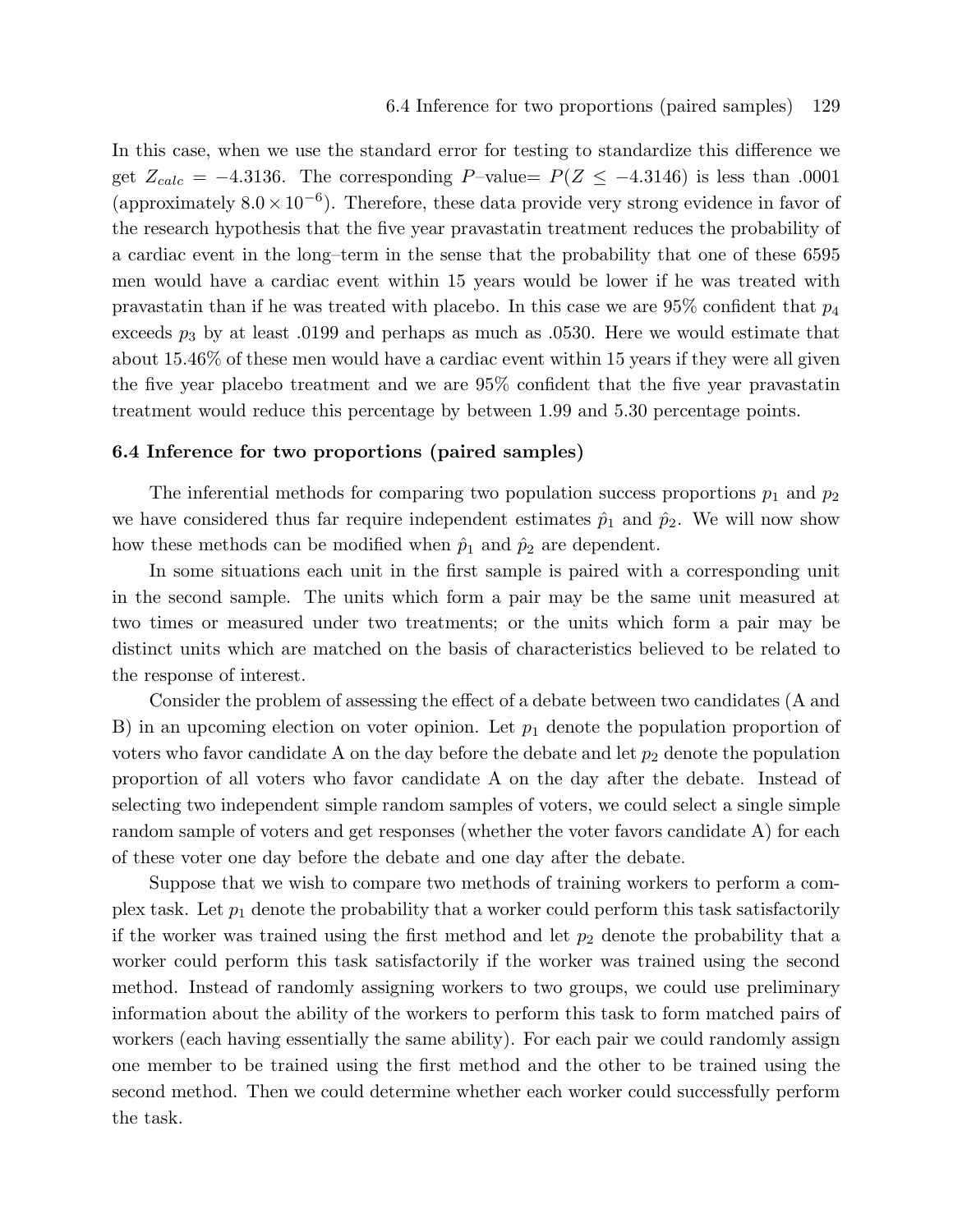## 130 6.4 Inference for two proportions (paired samples)

In both of the situations described above the data consist of n ordered pairs of responses (response 1, response 2). Letting S denote a success and F denote a failure, the four possible response pairs are:  $(S, S)$ ,  $(S, F)$ ,  $(F, S)$ , and  $(F, F)$ . The probability model for these responses shown in Table 1 is determined by the corresponding population probabilities  $p_{SS}, p_{SF}, p_{FS}$ , and  $p_{FF}$ . Notice that these four probabilities must sum to one.

|   | response 1 response 2 probability |          |
|---|-----------------------------------|----------|
|   |                                   | $p_{SS}$ |
|   |                                   | $p_{SF}$ |
| F |                                   | $p_{FS}$ |
| ы |                                   | $p_{FF}$ |

Table 1. Probability model for paired dichotomous responses

The probability that the first response is a success is  $p_1 = p_{SS} + p_{SF}$ , the probability that the second response is a success is  $p_2 = p_{SS} + p_{FS}$ , and the difference is  $p_1 - p_2 = p_{SF} - p_{FS}$ . Therefore, the probabilities  $p_{SF}$  and  $p_{FS}$  of the outcomes SF and FS where the responses are different determine the difference between the first and second response probabilities. When  $\hat{p}_1$  and  $\hat{p}_2$  are computed from a random sample of n paired responses,  $\hat{p}_1$ ,  $\hat{p}_2$ , and  $\hat{p}_1 - \hat{p}_2$  are unbiased estimators of  $p_1$ ,  $p_2$ , and  $p_1 - p_2$ . In this situation the **population** standard error of  $\hat{p}_1 - \hat{p}_2$ 

S.E.
$$
(\hat{p}_1 - \hat{p}_2) = \sqrt{\frac{p_{SF} + p_{FS} - (p_{SF} - p_{FS})^2}{n}}
$$
,

depends on the sample size n and the two probabilities  $p_{SF}$  and  $p_{FS}$ . When n is large, the standardized value of  $\hat{p}_1-\hat{p}_2$ , obtained by subtracting the population difference  $p_1-p_2$  and dividing by this population standard error of  $\hat{p}_1 - \hat{p}_2$ , behaves in approximate accordance with the standard normal distribution.

Given a simple random sample of  $n$  response pairs we can use the observed proportions of (S,F) and (F,S) pairs  $\hat{p}_{SF}$  and  $\hat{p}_{FS}$  to estimate the standard error of  $\hat{p}_1 - \hat{p}_2$ .

For confidence estimation the estimated standard error of  $\hat{p}_1 - \hat{p}_2$  is

$$
\widehat{\text{S.E.}}(\hat{p}_1 - \hat{p}_2) = \sqrt{\frac{\hat{p}_{SF} + \hat{p}_{FS} - (\hat{p}_{SF} - \hat{p}_{FS})^2}{n}}.
$$

The 95% **margin of error of**  $\hat{p}_1 - \hat{p}_2$  is

$$
M.E.(\hat{p}_1 - \hat{p}_2) = 1.96 \widehat{S.E.}(\hat{p}_1 - \hat{p}_2)
$$

and the interval from  $(\hat{p}_1 - \hat{p}_2) - M.E.(\hat{p}_1 - \hat{p}_2)$  to  $(\hat{p}_1 - \hat{p}_2) + M.E.(\hat{p}_1 - \hat{p}_2)$  is a 95% confidence interval estimate of the difference  $p_1 - p_2$ .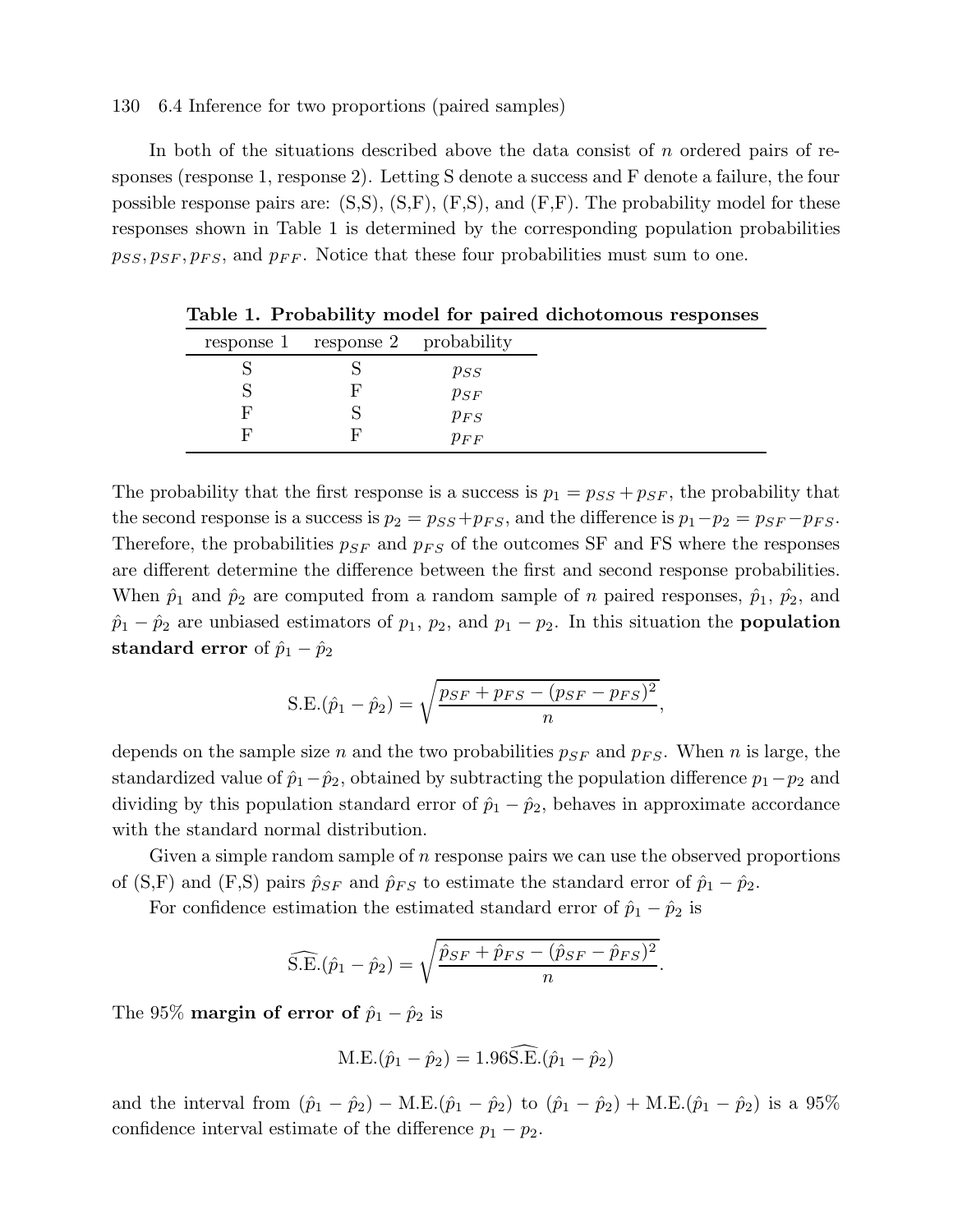When computing the P–value for a hypothesis test we will assume that  $p_1 = p_2$  which is equivalent to assuming that  $p_{SF} = p_{FS}$ . Under this assumption the population standard error of  $\hat{p}_1 - \hat{p}_2$  simplifies to

S.E.
$$
(\hat{p}_1 - \hat{p}_2) = \sqrt{\frac{p_{SF} + p_{FS}}{n}}
$$
.

Thus for hypothesis testing the estimated standard error of  $\hat{p}_1 - \hat{p}_2$  is

$$
\widehat{\text{S.E.}}(\hat{p}_1 - \hat{p}_2) = \sqrt{\frac{\hat{p}_{SF} + \hat{p}_{FS}}{n}}.
$$

The Z–statistic for this situation is

$$
Z_{calc} = \frac{\hat{p}_1 - \hat{p}_2}{\sqrt{(\hat{p}_{SF} + \hat{p}_{FS})/n}} = \frac{n_{SF} - n_{FS}}{\sqrt{n_{SF} + n_{FS}}},
$$

where  $n_{SF}$  and  $n_{FS}$  are the respective frequencies of  $(S, F)$  and  $(F, S)$  pairs. Notice that this test statistic only depends on the frequencies  $n_{SF}$  and  $n_{FS}$ , it does not depend on the sample size *n*.

Example. Instant coffee purchases. This example is based on a study described in Grover and Srinivasan, A simultaneous approach to market segmentation and market structuring, J. of Marketing Research, 24 May 1987, 139–153. The authors selected a simple random sample of households from the 4657 households constituting the 1981 MRCA market research panel. The data summarized in Table 2 correspond to a simple random sample of  $n = 541$  households selected from the subpopulation of the MRCA households that purchased decaffeinated instant coffee at least twice during the one year study period. These purchases are recorded as Sanka or other to indicate the brand of coffee purchased. Let  $p_1$  denote the population proportion of households that chose Sanka on the first purchase and let  $p_2$  denote the population proportion of households that chose Sanka on the second purchase.

Table 2. Instant coffee purchase data

| first purchase | second purchase | freq. | rel. freq. |
|----------------|-----------------|-------|------------|
| Sanka          | Sanka           | 155   | .2865      |
| Sanka          | other           | 49    | .0906      |
| other          | Sanka           | 76    | .1405      |
| other          | other           | 261   | .4824      |
|                |                 | 541   | 1.0000     |

In this sample 37.71% of the first purchases were Sanka and 42.70% of the second purchases were Sanka. Note that  $\hat{p}_{SF} = .0906$  and  $\hat{p}_{FS} = .1405$  indicating that 9.06% of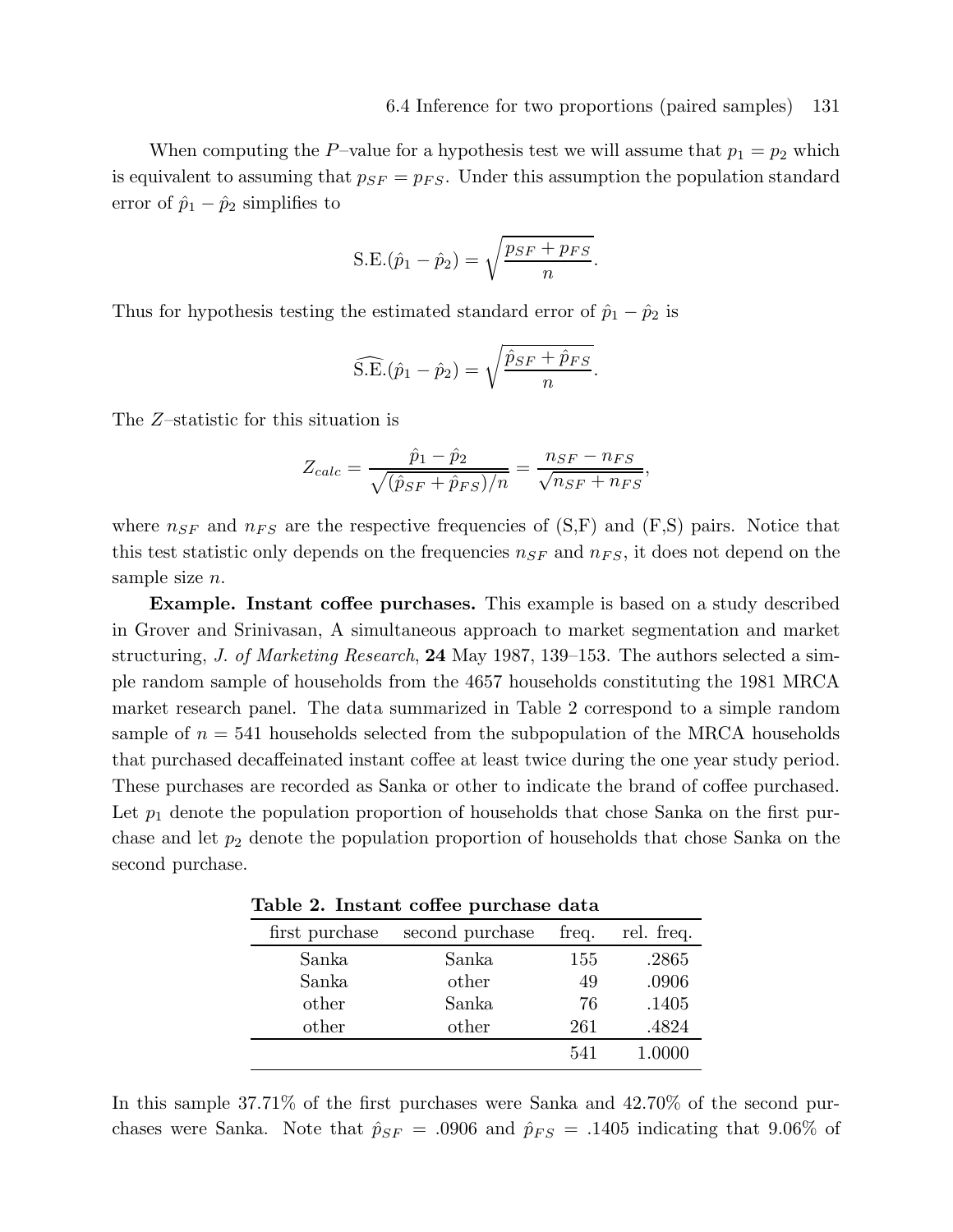### 132 6.4 Inference for two proportions (paired samples)

the households switched from Sanka to other and 14.05% of the households switched from other to Sanka. In this case  $\hat{p}_1 - \hat{p}_2 = .3771 - .4270 = -.0499$ , the standard error for estimation is

$$
\widehat{\text{S.E.}}(\hat{p}_1 - \hat{p}_2) = \sqrt{\frac{.0906 + .1405 - (.0906 - .1405)^2}{541}} = .02056
$$

and the 95% margin of error is M.E. $(\hat{p}_1 - \hat{p}_2) = .0403$ . This gives a 95% confidence interval for  $p_1-p_2$  ranging from  $-.0499-.0403 = -.0902$  to  $-.0499+.0403 = -.0096$ . Thus we are 95% confident that the proportion of all households in the subpopulation defined above that chose Sanka first is between .0096 and .0902 smaller than the proportion of all households that chose Sanka second. In other words, for this population of decaffeinated instant coffee purchasers, we are 95% confident that the percentage of all households that chose Sanka on the second purchase is .96 to 9.02 percentage points higher than the percentage of all households that chose Sanka on the first purchase.

To demonstrate the method, consider a test of the null hypothesis  $H_0: p_1 = p_2$  (the same proportion purchase Sanka first as second) versus the research hypothesis  $H_1: p_1 \neq p_2$ (the proportions are different). For this test the Z–statistic is

$$
Z_{calc} = \frac{n_{SF} - n_{FS}}{\sqrt{n_{SF} + n_{FS}}} = \frac{49 - 76}{\sqrt{49 + 76}} = -2.4150
$$

and the P–value is  $P(Z \le -2.415) + P(Z \ge 2.415) = .0157$ . Therefore, there is sufficient evidence to conclude that  $p_1$  and  $p_2$  are different.

Another situation where an inference about  $p_1 - p_2$  is based on dependent estimates  $\hat{p}_1$  and  $\hat{p}_2$  arises when a single sample of units is categorized into three or more categories. Suppose that three or more candidates are listed on a ballot and we want to compare the proportion of all voters who favor candidate  $A$ ,  $p_A$ , with the proportion of all voters who favor candidate B,  $p_B$ . Let  $p_C = 1 - (p_A + p_B)$  denote the proportion of all voters who favor neither A nor B or who have no opinion. The probability model for this situation given in Table 3 is determined by the corresponding population probabilities  $p_A, p_B$ , and  $p<sub>C</sub>$ . Notice that these three probabilities must sum to one.

Table 3. Probability model for trichotomous responses

|  | response probability |
|--|----------------------|
|  | $p_A$                |
|  | $p_B$                |
|  | $p_C$                |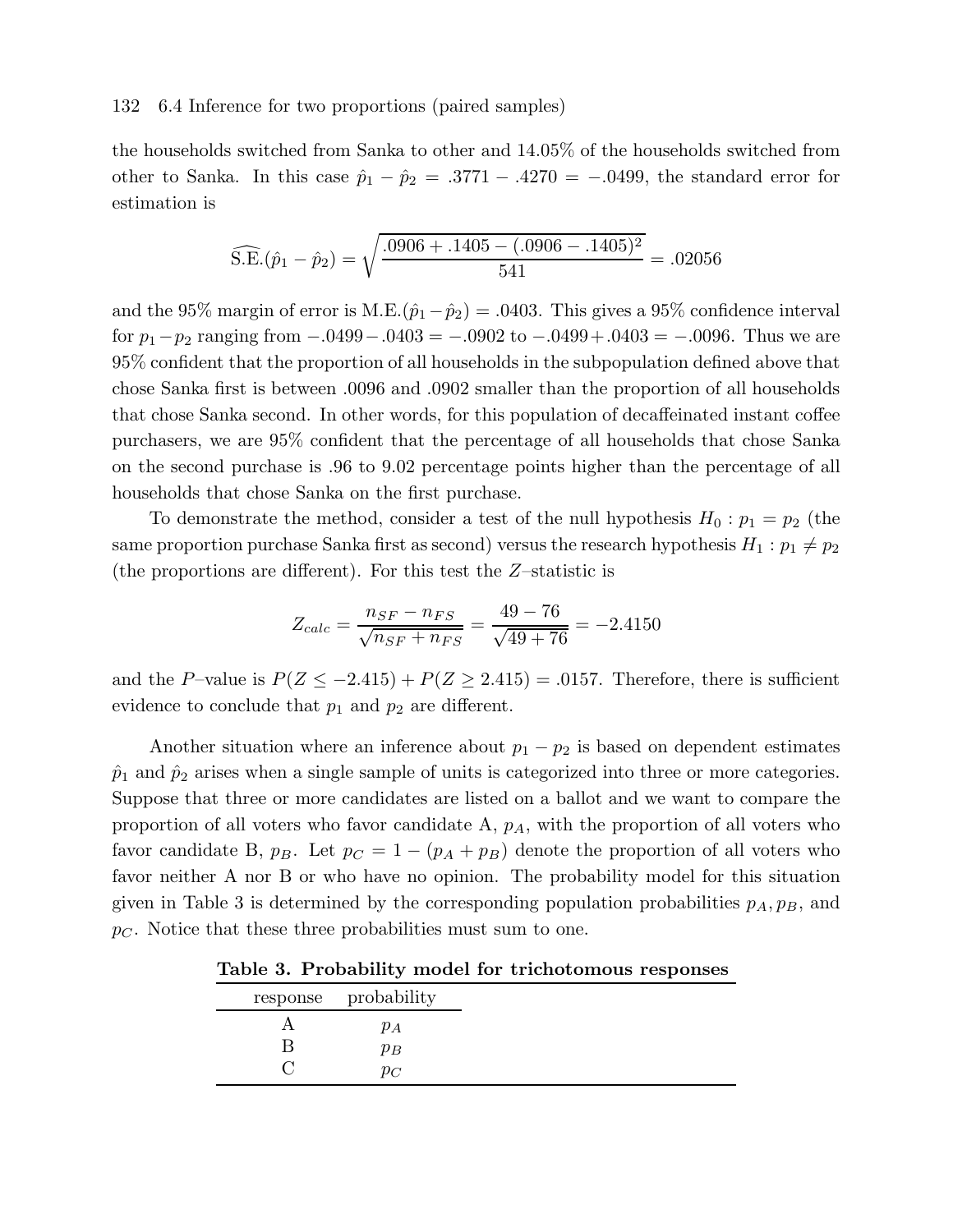Assuming that the data form a simple random sample of size  $n$ ;  $\hat{p}_A$ ,  $\hat{p}_B$  and  $\hat{p}_A - \hat{p}_B$  are unbiased estimators of  $p_A$ ,  $p_B$ , and  $p_A - p_B$ . In this situation the **population standard** error of  $\hat{p}_A - \hat{p}_B$ ,

S.E.
$$
(\hat{p}_A - \hat{p}_B) = \sqrt{\frac{p_A + p_B - (p_A - p_B)^2}{n}},
$$

depends on the sample size n and the two probabilities  $p_A$  and  $p_B$ .

For confidence estimation the estimated standard error of  $\hat{p}_A - \hat{p}_B$  is

$$
\widehat{\text{S.E.}}(\hat{p}_A - \hat{p}_B) = \sqrt{\frac{\hat{p}_A + \hat{p}_B - (\hat{p}_A - \hat{p}_B)^2}{n}},
$$

and the 95% **margin of error of**  $\hat{p}_A - \hat{p}_B$  is

$$
M.E.(\hat{p}_A - \hat{p}_B) = 1.96 \widehat{S.E.}(\hat{p}_A - \hat{p}_B).
$$

When computing the P–value for a hypothesis test we will assume that  $p_A = p_B$ . Under this assumption the population standard error of  $\hat{p}_A - \hat{p}_B$  simplifies to

$$
S.E.(\hat{p}_A - \hat{p}_B) = \sqrt{\frac{p_A + p_B}{n}}
$$

.

Thus for hypothesis testing the estimated standard error of  $\hat{p}_A - \hat{p}_B$  is

$$
\widehat{\text{S.E.}}(\hat{p}_A - \hat{p}_B) = \sqrt{\frac{\hat{p}_A + \hat{p}_B}{n}}.
$$

The Z–statistic for this situation is

$$
Z_{calc} = \frac{\hat{p}_A - \hat{p}_B}{\sqrt{(\hat{p}_A + \hat{p}_B)/n}} = \frac{n_A - n_B}{\sqrt{n_A + n_B}},
$$

where  $n_A$  and  $n_B$  are the respective frequencies of categories A and B. As in the previous application, this test statistic only depends on the frequencies  $n_A$  and  $n_B$ , it does not depend on the sample size  $n$ .

Example. Opinions about a change in tax law (revisited). Recall that a simple random sample of 100 taxpayers with telephones was selected and each taxpayer was asked "Do you favor or oppose the proposed change in state tax law?". For this population of taxpayers let  $p_A$  denote the proportion who would respond "favor", let  $p_B$  denote the proportion who would respond "oppose", and let  $p<sub>C</sub>$  denote the proportion who would respond "no opinion". When we first looked at this example we considered two ways to dichotomize this population so that we could use inferential methods for a single proportion p. First we considered "favor" versus "not favor" for the entire population and inference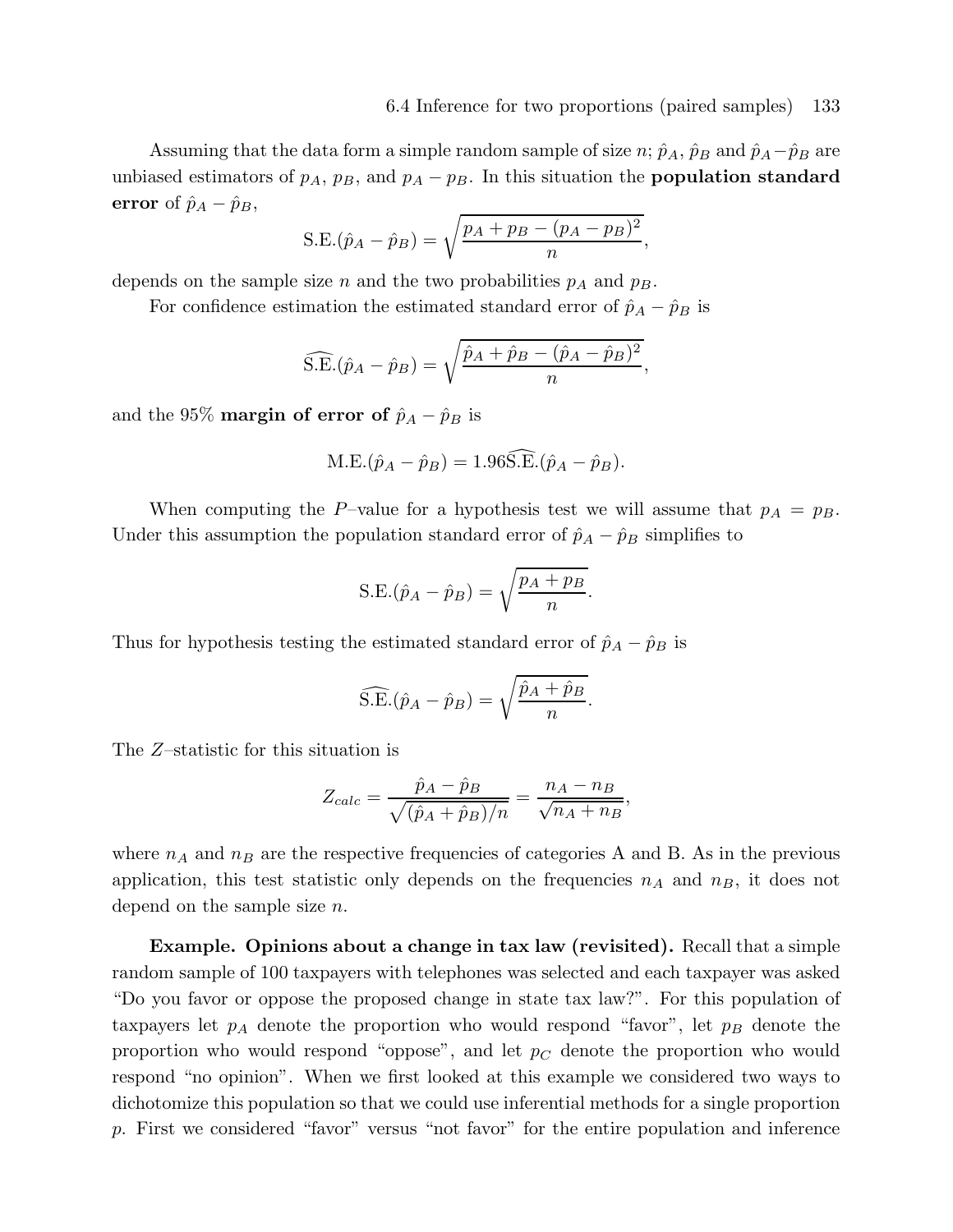about  $p = p_A$  (with  $1 - p = p_B + p_C$ ). Then we considered "favor" versus "oppose" for the subpopulation of taxpayers who had an opinion and inference about  $p = p_A/(p_A + p_B)$ (with  $1 - p = p_B/(p_A + p_B)$ ). We now have methods for making inferences about the difference  $p_A - p_B$  without restricting the population.

As before, suppose that  $n = 100$ , 64 taxpayers favor the change, 26 taxpayers oppose the change, and 10 taxpayers have no opinion. For this sample we have  $\hat{p}_A = .64$  and  $\hat{p}_B = .26$ , which gives the estimated standard error for estimation of

$$
\widehat{\text{S.E.}}(\hat{p}_A - \hat{p}_B) = \sqrt{\frac{.64 + .26 - (.64 - .26)^2}{100}} = .0869
$$

and a 95% margin of error of .1703. Therefore, we are 95% confident that  $p_A - p_B$  is between .38−.1703 = .2097 and .38 +.1703 = .5503. In other words, we are 95% confident that the actual proportion of taxpayers in this metropolitan area (who have telephones) who favored the proposed tax law change at the time of this poll is between 20.97 and 55.03 percentage points higher than the corresponding proportion who opposed the change.

To demonstrate a hypothesis test consider the research hypothesis  $H_1: p_A > p_B$  that a larger proportion of all the taxpayers in this metropolitan area (who have telephones) favored the proposed tax law change at the time of this poll than opposed the change. The estimated standard error for testing is

$$
\widehat{\text{S.E.}}(\hat{p}_A - \hat{p}_B) = \sqrt{\frac{.64 + .26}{100}} = .09487,
$$

giving  $Z_{calc} = .38/.09487 = 4.0055$  with  $P$ -value  $= P(Z \ge 4.0055) = 3.1 \times 10^{-5}$ . Thus there is very strong evidence that a larger proportion of all the taxpayers in this metropolitan area (who have telephones) favored the proposed tax law change at the time of this poll than opposed the change.

Remark. This hypothesis test is actually equivalent to the conditional test for the research hypothesis  $H_1: p > 0.5$  for  $p = p_A/(p_A + p_B)$  when the population and sample are restricted to the subpopulation and subsample of taxpayers who had an opinion at the time of the poll. That is, if we compute  $Z_{calc}$  and the P-value for  $n = 90$  and  $\hat{p} = 64/90 = .7111$  we get  $Z_{calc} = 4.0055$  and  $P$ -value =  $3.1 \times 10^{-5}$ .

## 6.5 Summary

In this chapter we considered the use of the observed difference between two proportions  $\hat{p}_1 - \hat{p}_2$  to make inferences about the corresponding population difference  $p_1 - p_2$ . First we considered the case when the estimates  $\hat{p}_1$  and  $\hat{p}_2$  are independent. In this case we assumed that  $\hat{p}_1$  and  $\hat{p}_2$  were computed from independent random samples. Then we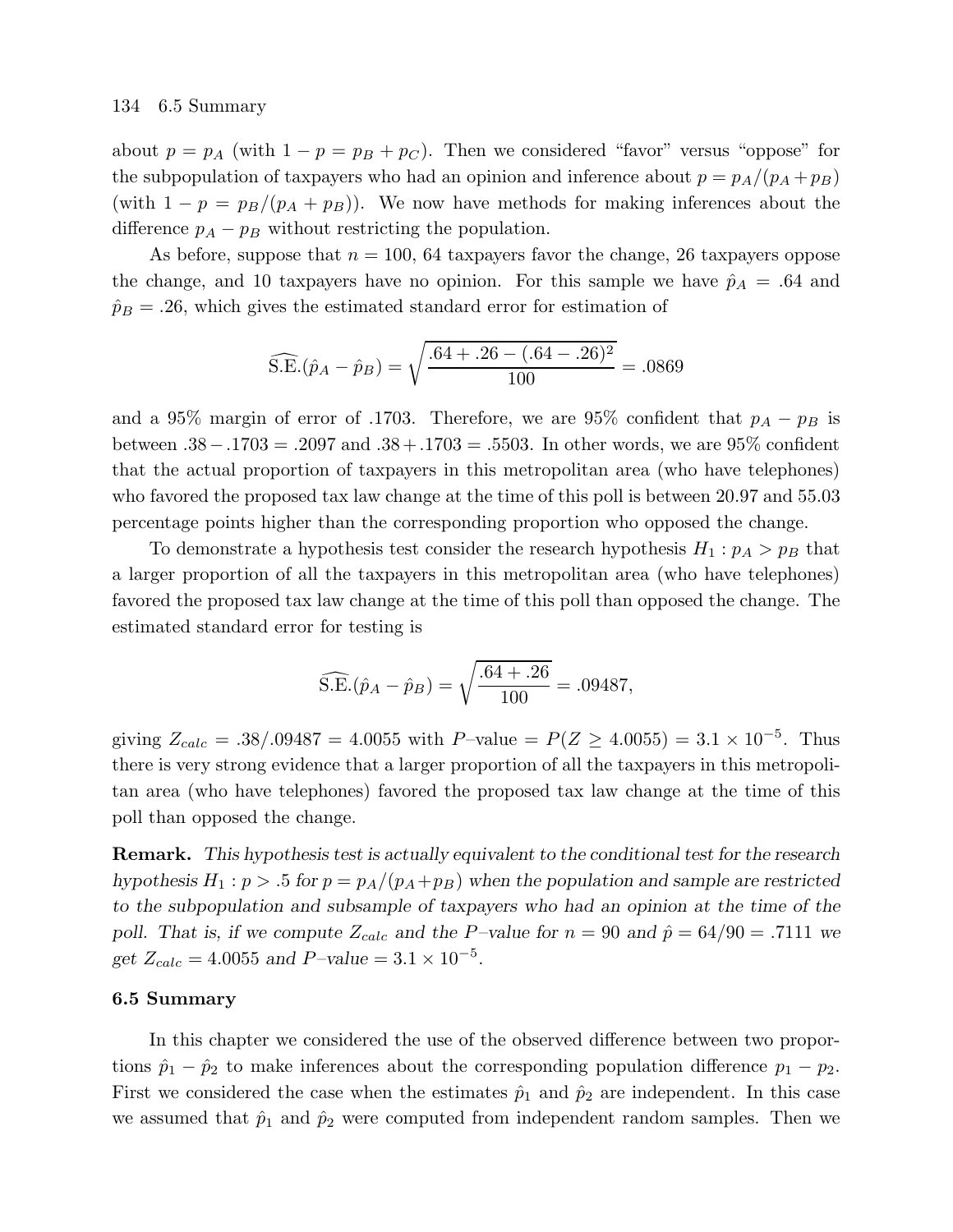considered the case when the estimates  $\hat{p}_1$  and  $\hat{p}_2$  are dependent. In this case we considered two situations. First we assumed that  $\hat{p}_1$  and  $\hat{p}_2$  were computed from a single random sample of paired observations and then we assumed that  $\hat{p}_1$  and  $\hat{p}_2$  were computed from a single random sample from a population of units with three or more possible categorical values.

The confidence interval estimates of  $p_1 - p_2$  and formal tests of hypotheses about  $p_1 - p_2$  are based on a normal approximation to the sampling distribution of  $\hat{p}_1 - \hat{p}_2$  and require certain assumptions about the random samples. Strictly speaking, the inferential methods discussed in this chapter are not appropriate unless these assumptions are valid.

## Independent estimates

For the independent estimates case the requisite assumptions are that the data consist of two independent simple random samples selected with replacement or equivalently two independent sequences of Bernoulli trials. The assumption of independent random samples is very important. We also noted that this approximation works well for independent simple random samples selected without replacement provided both of the populations being sampled are very large. The sampling distribution of  $\hat{p}_1 - \hat{p}_2$  is the theoretical probability distribution of  $\hat{p}_1 - \hat{p}_2$  which indicates how  $\hat{p}_1 - \hat{p}_2$  behaves as an estimator of  $p_1 - p_2$ . Under the assumptions described above, the sampling distribution of  $\hat{p}_1 - \hat{p}_2$ indicates that  $\hat{p}_1 - \hat{p}_2$  is unbiased as an estimator of  $p_1 - p_2$  ( $\hat{p}_1 - \hat{p}_2$  neither consistently overestimates  $p_1 - p_2$  nor consistently underestimates  $p_1 - p_2$ ) and provides a measure of the variability in  $\hat{p}_1 - \hat{p}_2$  as an estimator of  $p_1 - p_2$  (the population standard error of  $\hat{p}_1 - \hat{p}_2$ , S.E. $(\hat{p}_1 - \hat{p}_2) = \sqrt{p_1(1 - p_1)/n_1 + p_2(1 - p_2)/n_2}$ ). The normal approximation allows us to compute probabilities concerning  $\hat{p}_1 - \hat{p}_2$  by re–expressing these probabilities in terms of the standardized variable  $Z = [(\hat{p}_1 - \hat{p}_2) - (p_1 - p_2)]/S.E.(\hat{p}_1 - \hat{p}_2)$  and using the standard normal distribution to compute the probabilities.

A 95% confidence interval estimate of  $p_1 - p_2$  is an interval of plausible values for  $p_1 - p_2$  constructed using a method which guarantees that 95% of such intervals will actually contain the unknown difference  $p_1 - p_2$  between the population proportions. In the present context a confidence interval for  $p_1-p_2$  may include only negative numbers, only positive numbers, or a mixture of negative and positive numbers, since we are estimating a difference. The 95% confidence interval estimate of  $p_1 - p_2$  is formed by adding and subtracting the appropriate margin of error to an estimate of  $p_1 - p_2$ . The estimate is  $\hat{p}_1 - \hat{p}_2$  and the margin of error M.E. $(\hat{p}_1 - \hat{p}_2)$  used to form the 95% confidence interval is

M.E.
$$
(\hat{p}_1 - \hat{p}_2) = 1.96 \sqrt{\frac{\hat{p}_1(1-\hat{p}_1)}{n_1} + \frac{\hat{p}_2(1-\hat{p}_2)}{n_2}}
$$
.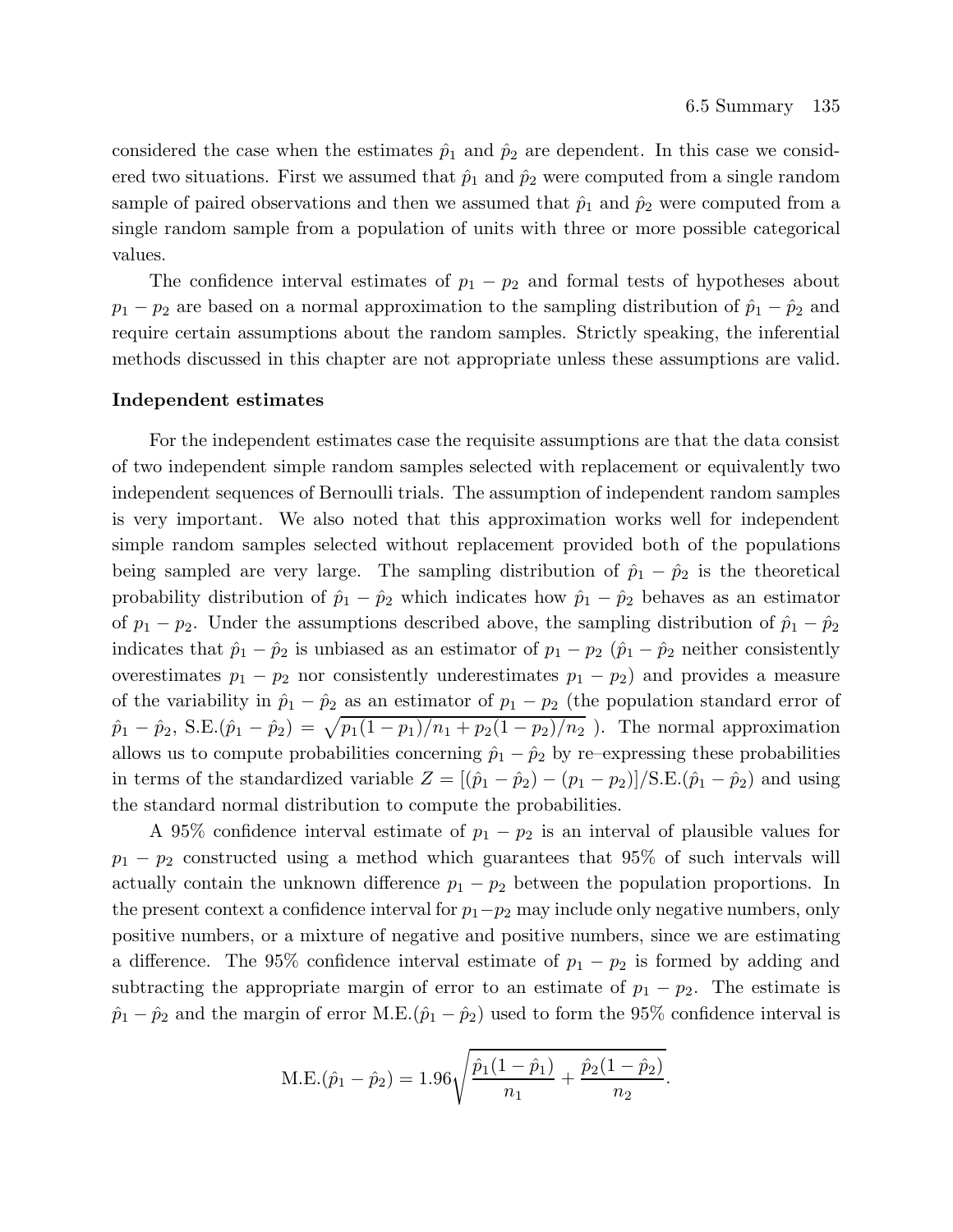The 95% confidence interval is the interval from  $(\hat{p}_1 - \hat{p}_2) - M.E.(\hat{p}_1 - \hat{p}_2)$  to  $(\hat{p}_1 - \hat{p}_2)$  + M.E. $(\hat{p}_1 - \hat{p}_2)$ . Notice that the margin of error of  $\hat{p}_1 - \hat{p}_2$  is a constant multiple (the multiplier is 1.96) of the estimated standard error of  $\hat{p}_1 - \hat{p}_2$ ,

$$
\widehat{\text{S.E.}}(\hat{p}_1 - \hat{p}_2) = \sqrt{\frac{\hat{p}_1(1-\hat{p}_1)}{n_1} + \frac{\hat{p}_2(1-\hat{p}_2)}{n_2}}.
$$

We also discussed formal hypothesis tests to compare two competing, complementary hypotheses (the null hypothesis  $H_0$  and the research or alternative hypothesis  $H_1$ ) about  $p_1 - p_2$ . Recall that a hypothesis test begins by tentatively assuming that  $H_0$  is true and examining the evidence, which is quantified by the appropriate  $P$ –value, against  $H_0$  and in favor of  $H_1$ . Since the P–value quantifies evidence against  $H_0$  and in favor of  $H_1$ , a small P–value constitutes evidence in favor of  $H_1$ . Guidelines for interpreting a P–value are given on page 99.

If there is sufficient a priori information to specify a directional hypothesis of the form  $H_1: p_1 - p_2 > 0$  or  $H_1: p_1 - p_2 < 0$ , then we can perform a hypothesis test to address the respective questions "Is there sufficient evidence to conclude that  $p_1 > p_2$  $(p_1 - p_2 > 0)$ ?" or "Is there sufficient evidence to conclude that  $p_1 < p_2$   $(p_1 - p_2 < 0)$ ?" The null hypotheses for these research hypotheses are their negations  $H_0: p_1 \leq p_2$  and  $H_0: p_1 \geq p_2$ , respectively. The hypothesis test proceeds by tentatively assuming that the null hypothesis  $H_0$  is true and checking to see if there is sufficient evidence (a small enough  $P$ -value) to reject this tentative assumption in favor of the research hypothesis  $H_1$ . The P–values for these directional hypothesis tests are based on the observed value of the Z–statistic

$$
Z_{calc} = \frac{\hat{p}_1 - \hat{p}_2}{\widehat{S.E.}(\hat{p}_1 - \hat{p}_2)}
$$

,

where, in this testing context, the estimated standard error is

$$
\widehat{\text{S.E.}}(\hat{p}_1 - \hat{p}_2) = \sqrt{\hat{p}(1 - \hat{p}) \left( \frac{1}{n_1} + \frac{1}{n_2} \right)},
$$

with  $\hat{p}$  denoting the proportion of successes in the combined sample of all  $n_1 + n_2$  units. For  $H_1: p_1 > p_2$  large values of  $\hat{p}_1 - \hat{p}_2$ , relative to zero, favor  $H_1$  over  $H_0$  and the P–value is the probability that  $Z \geq Z_{calc}$ . For  $H_1 : p_1 < p_2$  we look for small values of  $\hat{p}_1 - \hat{p}_2$ , relative to zero, and the P–value is the probability that  $Z \leq Z_{calc}$ .

For situations where there is not enough a priori information to specify a directional hypothesis we considered a hypothesis test for the null hypothesis  $H_0: p_1 = p_2$  versus the alternative hypothesis  $H_1: p_1 \neq p_2$ . Again we tentatively assume that  $H_0$  is true and check to see if there is sufficient evidence (a small enough  $P$ –value) to reject this tentative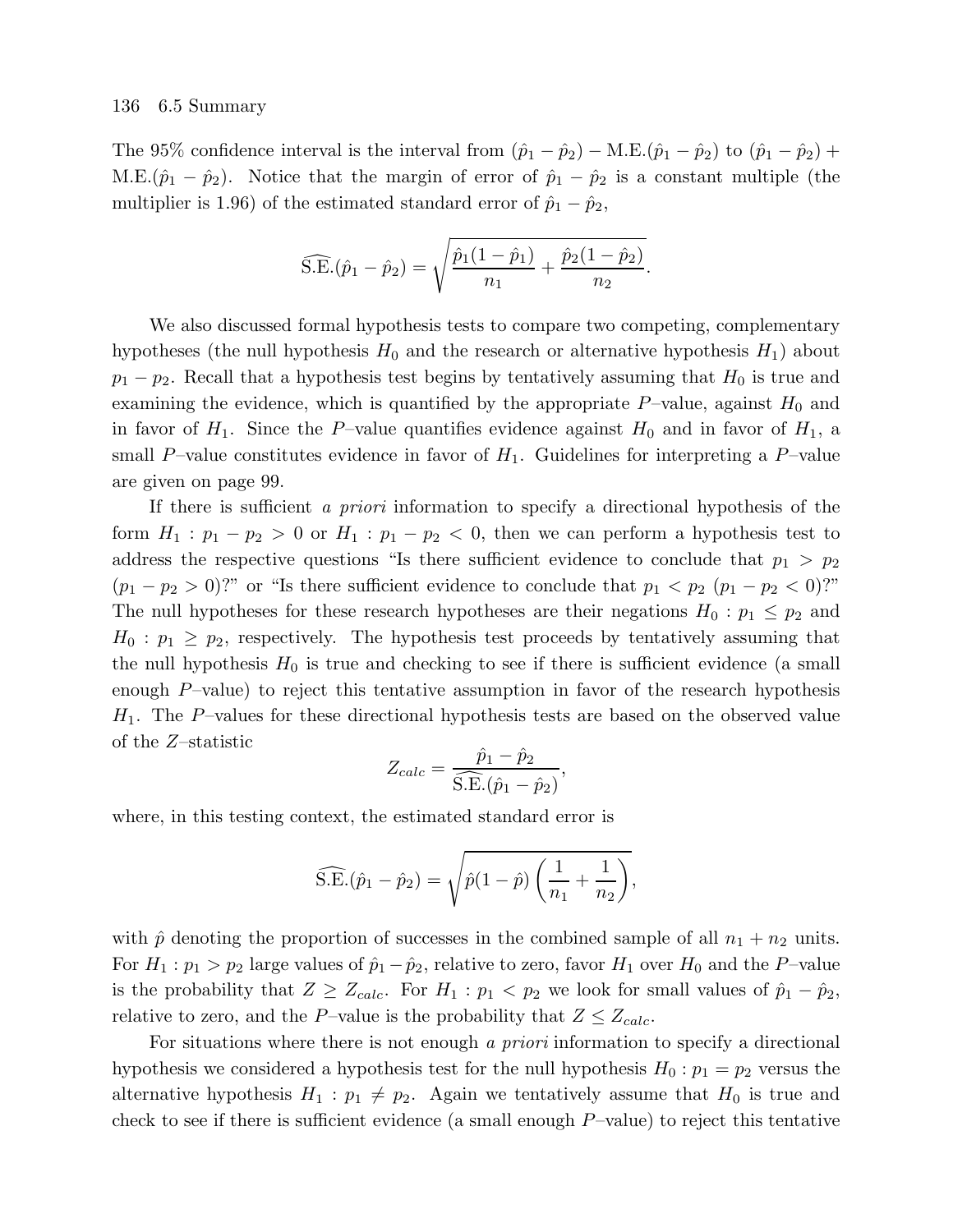assumption in favor of  $H_1$ . In this situation the hypothesis test addresses the question "Are the data consistent with  $p_1 = p_2$  or is there sufficient evidence to conclude that  $p_1 \neq p_2$ ?" For this non–directional hypothesis test we take the absolute value when computing the observed value of the Z–statistic

$$
Z_{calc} = \frac{|\hat{p}_1 - \hat{p}_2|}{\widehat{\text{S.E.}}(\hat{p}_1 - \hat{p}_2)},
$$

since values of  $\hat{p}_1 - \hat{p}_2$  which are far away from zero in either direction support  $p_1 \neq p_2$ over  $p_1 = p_2$ . Thus the P–value for this hypothesis test is the probability that  $|Z| \geq Z_{calc}$ .

For all of these hypothesis tests, the  $P$ -value is computed under the assumption that  $H_0$  is true. The P–value is the probability of observing a value of  $\hat{p}_1 - \hat{p}_2$  that is as extreme or more extreme, relative to zero, than the value we actually observed, under the assumption that  $H_0$  is true (in particular  $\hat{p}_1 = \hat{p}_2$ ). In this statement the definition of extreme (large, small, or far from in either direction) depends on the form of  $H_1$ .

# Dependent estimates

For the dependent estimates case we first considered the situation when the data consist of a single simple random sample of success/failure pairs (or equivalently success/failure pairs corresponding to paired sequences of Bernoulli trials). We then considered the situation when the data consist of a simple random sample selected with replacement from a population of units with three or more possible categorical values. The details are given in Section 6.4.

# 6.6 Exercises

Provide a complete analysis for each of the following examples. Be sure to: define relevant population proportions  $p_1$  and  $p_2$ ; setup and perform a relevant hypothesis test; and, find a confidence interval for  $p_1 - p_2$ . Provide a complete summary of your findings in the context of the example.

1. Childers and Ferrell (1979) (Journal of Marketing Research, 16, 429–431) conducted a study to investigate the effects of the format of a survey on the response rate for mailed questionnaires. In this context the response rate is the probability that a recipient will return the completed questionnaire. They created two forms of a questionnaire one with questions on both sides of a single sheet of paper and one with questions on one side of each of two sheets of paper. Before reading the remainder of this example answer the following question. Which of these two formats do you believe would result in a higher response rate and why do you believe this? Childers and Ferrell randomly divided a sample of 440 members of the American Marketing Association into two groups of 220.